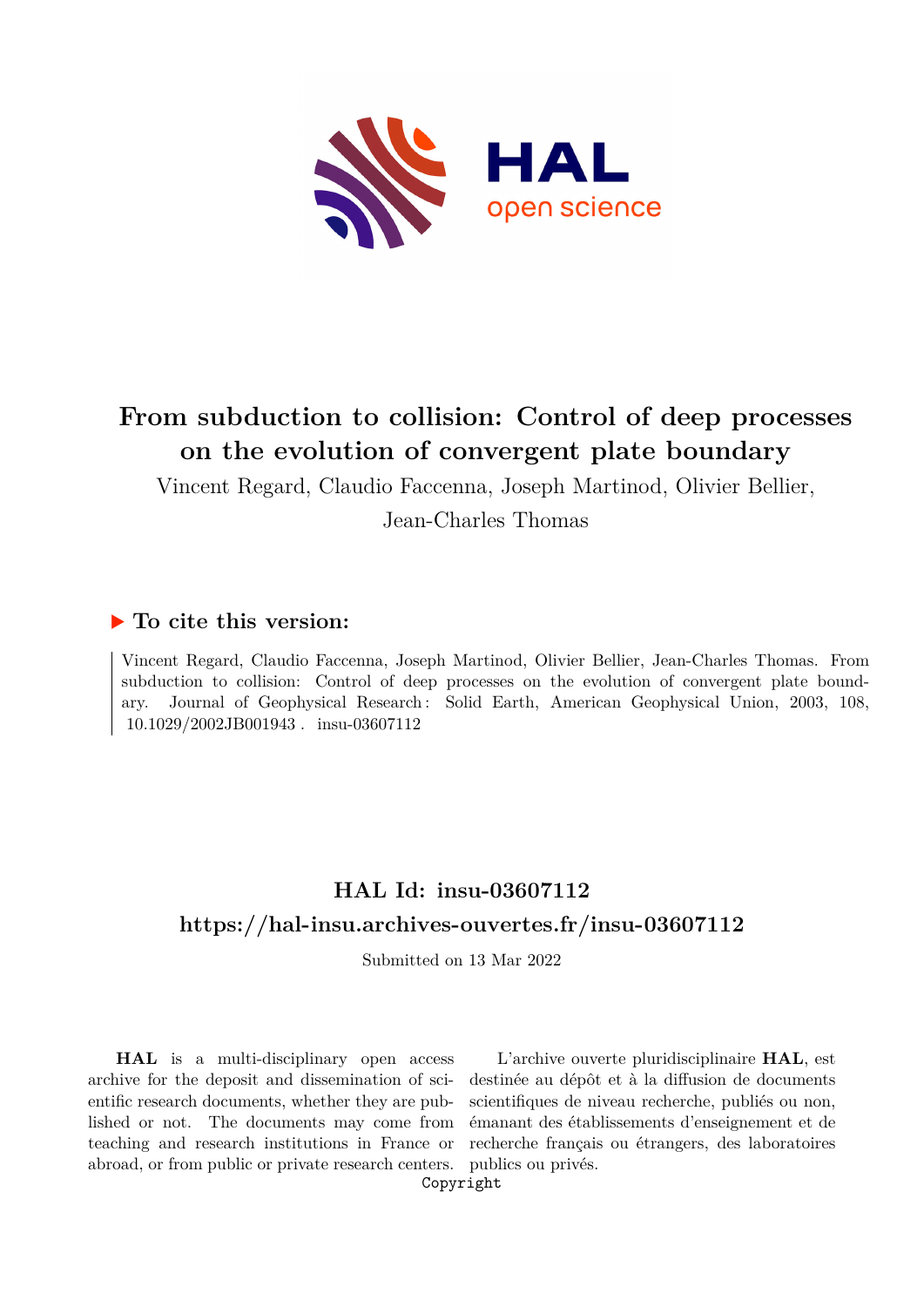### From subduction to collision: Control of deep processes on the evolution of convergent plate boundary

Vincent Regard,<sup>1</sup> Claudio Faccenna,<sup>2</sup> Joseph Martinod,<sup>3,4</sup> Olivier Bellier,<sup>1</sup> and Jean-Charles Thomas<sup>5</sup>

Received 25 April 2002; revised 2 December 2002; accepted 30 January 2003; published 19 April 2003.

[1] Using laboratory experiments, we investigate the dynamics of the collisional process that follows the closure of an oceanic basin. The evolution of these experiments systematically shows four successive episodes of deformation, which correspond to (1) the initiation of oceanic subduction, (2) a mature period of oceanic subduction, (3) an episode of continental subduction, during which the trench absorbs all the convergence and the superficial tectonic regime does not change significantly within the continental plates, and (4) continental collision that starts when the trench locks and convergence is absorbed by a system of thrust faults and folds. We observe that the amount of continental material that subducts before the onset of collision depends on the slab pull exerted by the subducted oceanic lithosphere. The slab-pull force, in turn, depends on the amount of subducted oceanic material, on the thickness of the convective mantle, and also on the rheology of the slab. Our experiments, indeed, suggest that parts of the oceanic slab may separate from the superficial slab to sink rapidly in the mantle, decreasing the slab-pull level and triggering the rapid onset of collision. We observe two possible modes of slab deformation: slab break-off and development of viscous instabilities. We define two dimensionless rheological numbers to characterize the possible occurrence of these modes of deformation. In all cases, oceanic closure is followed by episode of continental subduction during which the continental lithosphere may reach depths varying between 50 and 450 km, prior to the onset of continental collision. *INDEX TERMS:* 0905 Exploration Geophysics: Continental structures (8109, 8110); 8102 Tectonophysics: Continental contractional orogenic belts; 8110 Tectonophysics: Continental tectonics—general (0905); 8150 Tectonophysics: Plate boundary general (3040); KEYWORDS: subduction, collision, continental subduction, oceanic closure, analog experiments

Citation: Regard, V., C. Faccenna, J. Martinod, O. Bellier, and J.-C. Thomas, From subduction to collision: Control of deep processes on the evolution of convergent plate boundary, J. Geophys. Res., 108(B4), 2208, doi:10.1029/2002JB001943, 2003.

#### 1. Introduction

[2] The collisional process is generally considered as the result of the docking of continental plates after the closure of an oceanic basin. However, several orders of evidence indicate that arrival at the trench of a continental margin does not produce either trench locking or the formation of mountain belts.

[3] The total shortening between India and Eurasia has been estimated to between  $2600 \pm 900$  km [*Patriat and* 

Copyright 2003 by the American Geophysical Union. 0148-0227/03/2002JB001943\$09.00

Achache, 1984]. A large part of this shortening, about 1000 km, should have been accommodated by subduction of the Indian continental lithosphere beneath Eurasia [Matte et al., 1997], as confirmed by tomographic results [van der Voo et al., 1999a, 1999b]. Similar, though less spectacular, examples of continental subduction have been described in other colliding regions such as in the Alps, in the northern Apennines, in Arabia, corroborating the idea that continental lithosphere, or part of it, can subduct to great depth. The finding of ultrahigh-pressure metamorphic minerals such as coesite on metasediments deposited on continental margins reinforces this idea indicating that these rocks suffered pressures of about 30–35 kbar [Chopin, 1984; Smith, 1984; Caby, 1994; Wain, 1997; Ernst and Liou, 2000; Katayama et al., 2000; Liou et al., 2000].

[4] Buoyancy analysis indicates that only a continental crust thicker than 15 km makes the lithosphere positively buoyant [Cloos, 1993]. When a 35-km-thick continental crust enters at trench following the subduction of an oceanic plate, and if the oceanic slab is long enough to reach the 660-km discontinuity, then the continent may subduct to a depth of  $100-300$  km to compensate the negative buoyancy

<sup>&</sup>lt;sup>1</sup>Centre Européen de Recheche et d'Enseignement en Géosciences de l'Environnement, UMR CNRS 6635, Université Aix-Marseille III, Aix-en-Provence, France.

<sup>&</sup>lt;sup>2</sup>Dipartimiento di Scienze Geologiche, Università Roma tre, Rome, Italy.

<sup>&</sup>lt;sup>3</sup>Institut de Recherche et Développement, Santiago, Chile.

<sup>&</sup>lt;sup>4</sup>Now at Institut de Recherche et Développement, Laboratoire de Mécanismes de Transfert en Géologie, Toulouse, France.

<sup>&</sup>lt;sup>5</sup>Laboratoire de Géophysique Interne et Tectonophysique, UMR CNRS 5559, Université Joseph Fourier, Grenoble, France.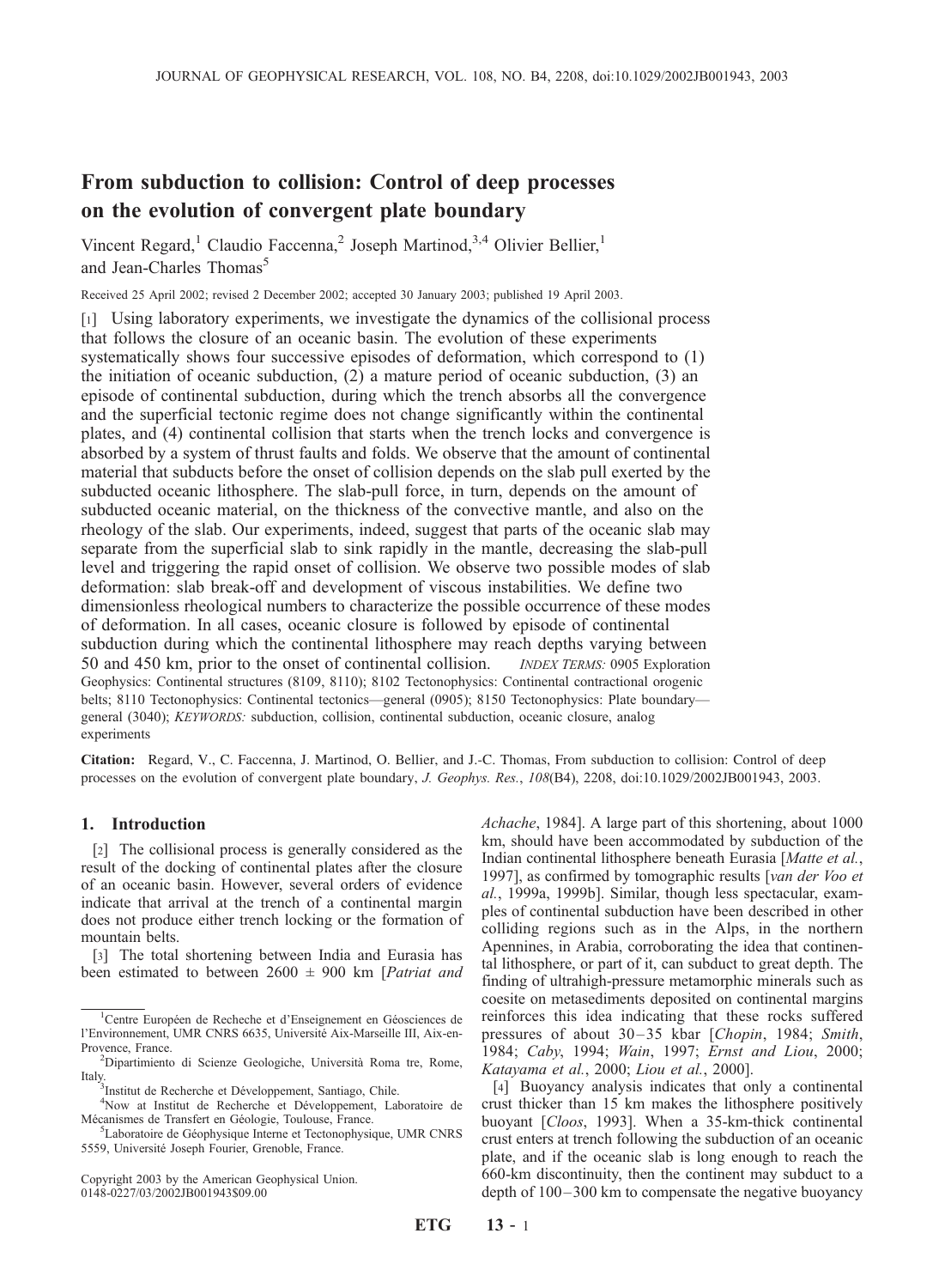of the oceanic slab [Ranalli, 2000; Ranalli et al., 2000]. The amount of continental subduction can considerably increase if external forces push the lithosphere to sink into the mantle, if the crust is scraped off from the mantle of the subducting lithosphere, or if phase transformations are considered.

[5] The delamination of the dense, lithospheric mantle from the crust is, indeed, a suitable mechanism to facilitate continental subduction. This mechanism is often claimed to occur in continental convergence. However, crust-mantle delamination is possible only for the case of a weak (i.e., hot) lower crust rheology [Ranalli, 2000]. The possible increase in density of the crust by phase changes, conversely, facilitates continental subduction also in the case of strong crustal rheology, since lower crustal rocks can be eclogitized [Austrheim, 1987, 1994; Le Pichon et al., 1992, 1997; Dewey et al., 1993].

[6] Evaluations of the amount of continental subduction based on buoyancy calculations, however, are restricted to the case of undeformed subducting lithosphere. Recent numerical experiments show that a continental slab can deform at depth by partial removal of dense viscous mantle material [Pysklywec et al., 2000] or by break-off of the slab [Wortel and Spakman, 2000]. In particular, the removal of viscous mantle material can be approximated to a Rayleigh-Taylor instability, as it is driven by thermal buoyancy and resisted by viscous forces [e.g., Houseman et al., 1981; Buck and Toksöz, 1983; England and Houseman, 1989; Lenardic and Kaula, 1995; Conrad and Molnar, 1997; Houseman and Molnar, 1997; Molnar et al., 1998; Neil and Houseman, 1999; Pysklywec et al., 2000]. Slab breakoff, conversely, is thought to occur at the continent-ocean transition and within the shallower portion of the slab [Yoshioka and Wortel, 1995; Wong A Ton and Wortel, 1997; Wortel and Spakman, 2000]. Both processes produce a similar effect, as they reduce the negative buoyancy of the subducting system and prevent deep subduction of buoyant continental material.

[7] The interaction of these mechanisms and the interplay of different physical parameters limit our knowledge on the behavior of the continental lithosphere at a subduction zone. The possible subduction of continental lithosphere, in fact, excludes that collision results directly from the arrival at trench of continental material. In this sense, the initiation of collisional processes and of mountain building depends on how the slab deforms at mantle depth and how the mantle reacts over geological timescales.

[8] Here, we investigate using laboratory experiments the dynamics of collisional processes after the closure of an oceanic basin. The initiation of collision and the rise of orogens are then explored in a fully dynamical mantle/slab equilibrium. Our results indicate that the collisional process depends on the way the slab deforms at depth and on the style of mantle convection. We observe that the amount of continental material that can be subducted before the onset of collision increases with the slab-pull force exerted by the oceanic subducted lithosphere. This force, in turn, depends on the rheology of the slab and on the amount of oceanic plate. Our experiments show that portions of the slab can be removed during subduction either by viscous deblobbing or by slab break-off, decreasing the slab-pull force and favoring the rapid onset of collision after continental subduction.

#### 2. Laboratory Experiments

[9] Over the last decade, many laboratory experiments scaled for gravity have been assembled to simulate subduction [see Kincaid and Olson, 1987; Shemenda, 1992; Chemenda et al., 1995; Griffiths et al., 1995; Guillou-Frottier et al., 1995; Faccenna et al., 1996, 1999; Becker et al., 1999]. Few attempts, however, have been succeeded in modeling continental subduction and collision. For the aim of this paper it is important to recall two sets of experiments. The first one was performed by Davy and Cobbold [1991], who simulated with similar materials than those used here, modes of continental collision. The second set was performed by *Chemenda et al.* [1995, 1996, 2000], who modeled the subduction of continental lithosphere using solid hydrocarbons simulating a lithosphere characterized by an elastoplastic rheology. Our model has been designed following the Davy and Cobbold [1991] and Faccenna et al. [1996] approach, with a slab viscosity 2 orders of magnitude larger than the mantle viscosity. We use a ductile-brittle layering for the lithosphere, permitting its internal deformation when descending into the viscous advecting mantle.

#### 2.1. Materials and Experimental Technique

[10] Following an experimental design adopted by previous authors [e.g., Davy and Cobbold, 1988, 1991; Martinod and Davy, 1994; Faccenna et al., 1996; Pubellier and Cobbold, 1996], we simulate the stratified lithospheric rheological profile [e.g., Ranalli and Murphy, 1987] by constructing a brittle-ductile layered model (Figure 1), with sand mixture to model the brittle behavior of the upper crust and silicone putty to model the ductile behavior of the lower crust and mantle lithosphere. The sand-silicone layering rests on honey, which simulates the upper mantle.

[11] We use two different kinds of sand-silicone layers, either lighter or denser than the glucose syrup, to represent continental or oceanic lithospheres, respectively. A sandsilicone plate simulating oceanic lithosphere separates two light continental plates. Continental and oceanic plates differ in thickness, density, and viscosity of the upper silicone layer and in thickness and density of the sand layer (Figure 1 and Table 1). The sand is sieved over the entire model, with the exception of a 1-cm-wide strip located at one continent-oceanic boundary (no sand above the silicone plate) (Figure 2). Shortening imposed in the experiment will thus preferentially localize on this side of the oceanic plate. The lower boundary of the box approximates a high gradient viscosity transition.

[12] Models are constructed inside a rectangular Plexiglas tank (50 cm long and 30 cm wide; Figure 1). The box depth varies from 11 to 19 cm. The lateral walls of the tank are lubricated with wax and the sand layer is removed to reduce friction at plate-walls interfaces. Horizontal shortening is achieved displacing a rigid piston at constant velocity perpendicular to the plate margins. The piston is confined in the upper part of the tank and the glucose syrup is free to move underneath (Figure 1). For convenience we shall refer thereafter to regions of the experiment in terms of geographical directions, the southern boundary corresponding to the piston. A squared grid of passive sand markers enables visualization of the surface deformation. Photo-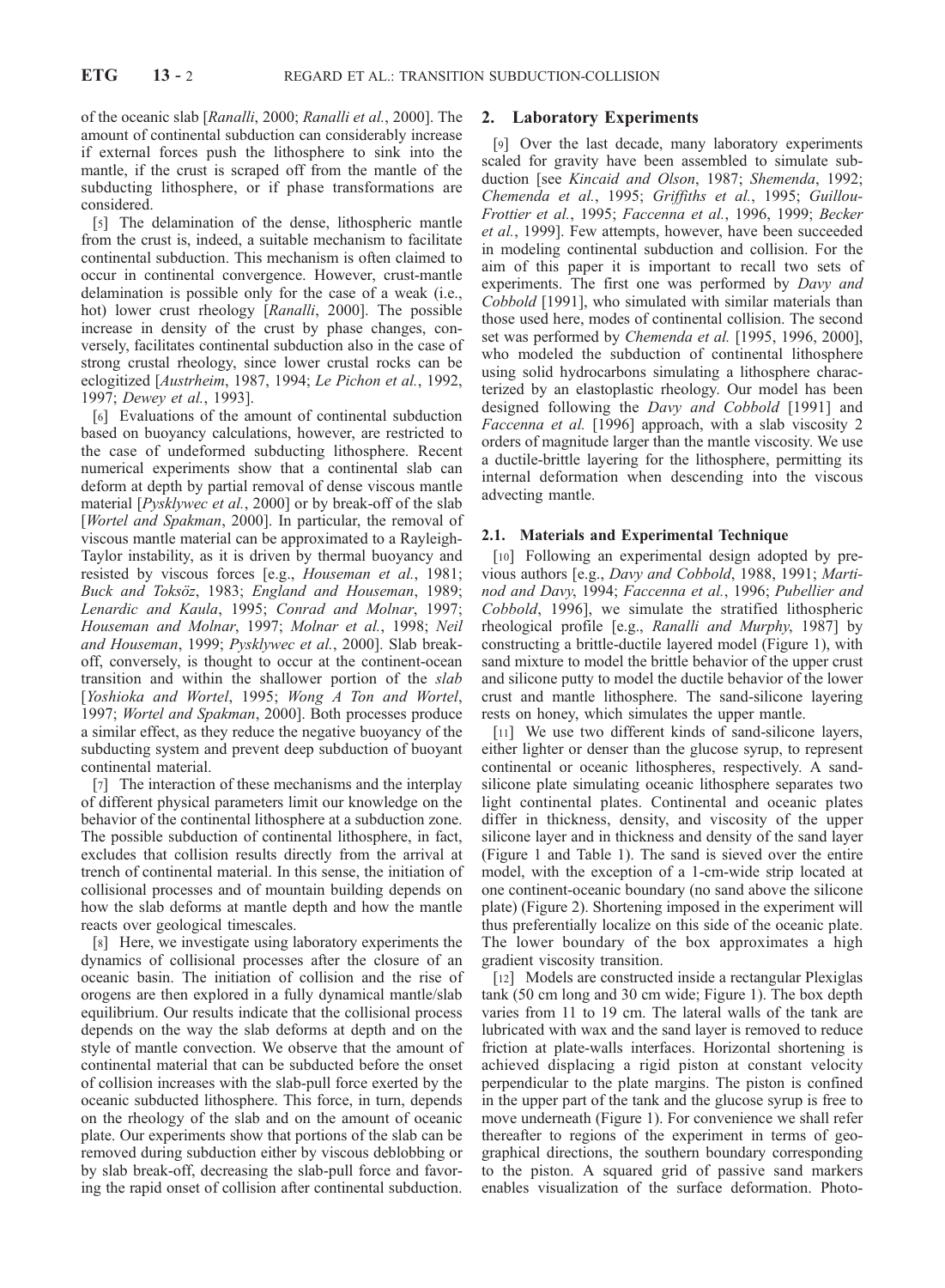

Figure 1. Experimental setup. Sand/silicone plates modeling the lithosphere are lying above honey that represents the upper mantle. These plates are lighter or denser than honey to represent continental or oceanic lithospheres, respectively. The piston is pushing northward at a constant velocity of 4.4 mm h<sup>-1</sup> scaled to represent 2.3 cm  $yr^{-1}$  in nature. The oceanic plate will subduct below the northern continent, the subduction place being determined by the removal of a 1-cm-wide band of sand that weakens the northern margin. Similar weak bands are placed at the lateral boundaries of the box with lateral walls to diminish the boundaries effects.

graphs are taken at regular time intervals in three orientations, top, oblique, and lateral view through the transparent tank walls.

[13] The materials selected to model the stratified oceanic and continental lithosphere have been chosen to fulfill stress similarity criteria scaled for gravity [see Davy and Cobbold, 1991]. Material parameters for each experiment and the scaling values are listed in Tables 1 and 2, respectively.

[14] The brittle layer of the lithosphere is modeled using dry sand with uniform grain size mixed with semolina to vary the density from 1250 to 1500 kg m<sup>-3</sup>. This material obeys to a frictional sliding Mohr-Coulomb criterion (i.e., shear strength linearly increasing with depth) with negligible cohesion and a mean friction angle of about 30 [*Mandl et al.*, 1977]. Therefore it should represent a good analogue for upper crustal rocks [Byerlee, 1978; Davy and Cobbold, 1991]. In the gravity field  $(g_{\text{model}} = g_{\text{natural}})$ , with a length scale factor (L') equal to  $1.5 \times 10^{-7}$  (80 km in nature corresponds to 1.2 cm in the model) and with a density scale factor ( $\rho'$ ) of about 0.5 ( $\rho_{\text{model}}/\rho_{\text{natural}} = 1500 \text{ kg m}^{-3}/3000$ kg m<sup>-3</sup>), we obtain the dimensionless stress scale factor  $\sigma'$  =  $L^7 \rho'$ . For example, a lithostatic stress level of  $\sim$ 530 MPa at the base of a 18-km-thick oceanic brittle layer scales to a stress level at the base of the sand layer of 32 Pa, with a

thickness of  $2-3$  mm (see Table 2). The stress scale factor is used to determine the rheological layering of the model lithosphere [Davy and Cobbold, 1991].

[15] Silicone putty is a nearly Newtonian fluid [Weijermars and Schmeling, 1986; Davy and Cobbold, 1991]. We use a pure silicone base with iron powder added to increase its density. This material is used to model the layers of the lithosphere in which ductile creep predominates (i.e., lower crust and mantle), with two main restrictions. The first is that viscosity within each layer does not vary with depth (average over the lithospheric depth). Analytical calculations demonstrate that the formation of lithospheric instability is not significantly modified by this approximation [Martinod and Davy, 1992]. The second restriction is that silicone putty is a nearly Newtonian material, whereas laboratory data indicate that upper mantle materials obey to creep power law of deformation with a stress exponent ranging between 2 and 5 [e.g., *Brace and Kohlstedt*, 1980]. We choose the viscosity of silicone and the experimental strain rate to scale the strength of the ductile layer (Table 2). Using a characteristic scale factor for density  $(\sim 0.5)$ , for length  $(1.5 \times 10^{-7})$  and for viscosity ( $\sim 5-7 \times 10^{-18}$ ), we estimate that 1 hour of experiment corresponds to about 1 Myr in nature, and that the velocity of the piston in the experiment ( $\sim 0.44$  cm h<sup>-1</sup>) corresponds to  $\sim 2.5$  cm yr<sup>-1</sup> (Table 2). The viscosity ratio between the lithosphere  $(\eta_o)$ and the upper mantle  $(\eta_m)$  is equal to about 300–400 in our experiments. It is difficult to relate these values to natural ratios, because the effective viscosity value used in our experiments represents an attempt to model the complex and nonlinear rheology laws that govern the lithosphere with simple viscous flow. Similar viscosity contrasts, however, have been commonly used in previous simulations [e.g., Kincaid and Olson, 1987; Houseman and Gubbins, 1997; Becker et al., 1999; Conrad and Hager, 1999]. The density contrast between the lithospheric plates and the underlying mantle is chosen to respect the range of natural values as discussed in section 2.2.

#### 2.2. Forces at Work

[16] Evaluation of the different forces that act in subduction/collisional systems is difficult to operate both in nature and in experiments [McKenzie, 1969; Forsyth and Uyeda, 1975]. The collisional process initiates when the horizontal compressional stress overcomes the strength of the lithosphere [Davy and Cobbold, 1991]. However, if the contact between the two continental plates is preceded by the consumption of oceanic lithosphere, the horizontal compressional stress should also overcome the vertical load exerted by the subducting material. This load, in turn, is function of the slab's rheological properties. In the following we review the main forces that act in natural and laboratory systems.

#### 2.2.1. Driving Forces

[17] In our experiments, two main driving forces explain the development of the subduction zone: the slab-pull force  $(F_{\rm SD})$  arising from the weight of the descending slab, and the horizontal compression arising from the advance of the piston  $(D_r)$ .

#### 2.2.1.1. Slab-Pull Force  $(F_{sp})$

[18] A mature oceanic lithosphere is gravitationally unstable with respect to the underlying mantle. After the for-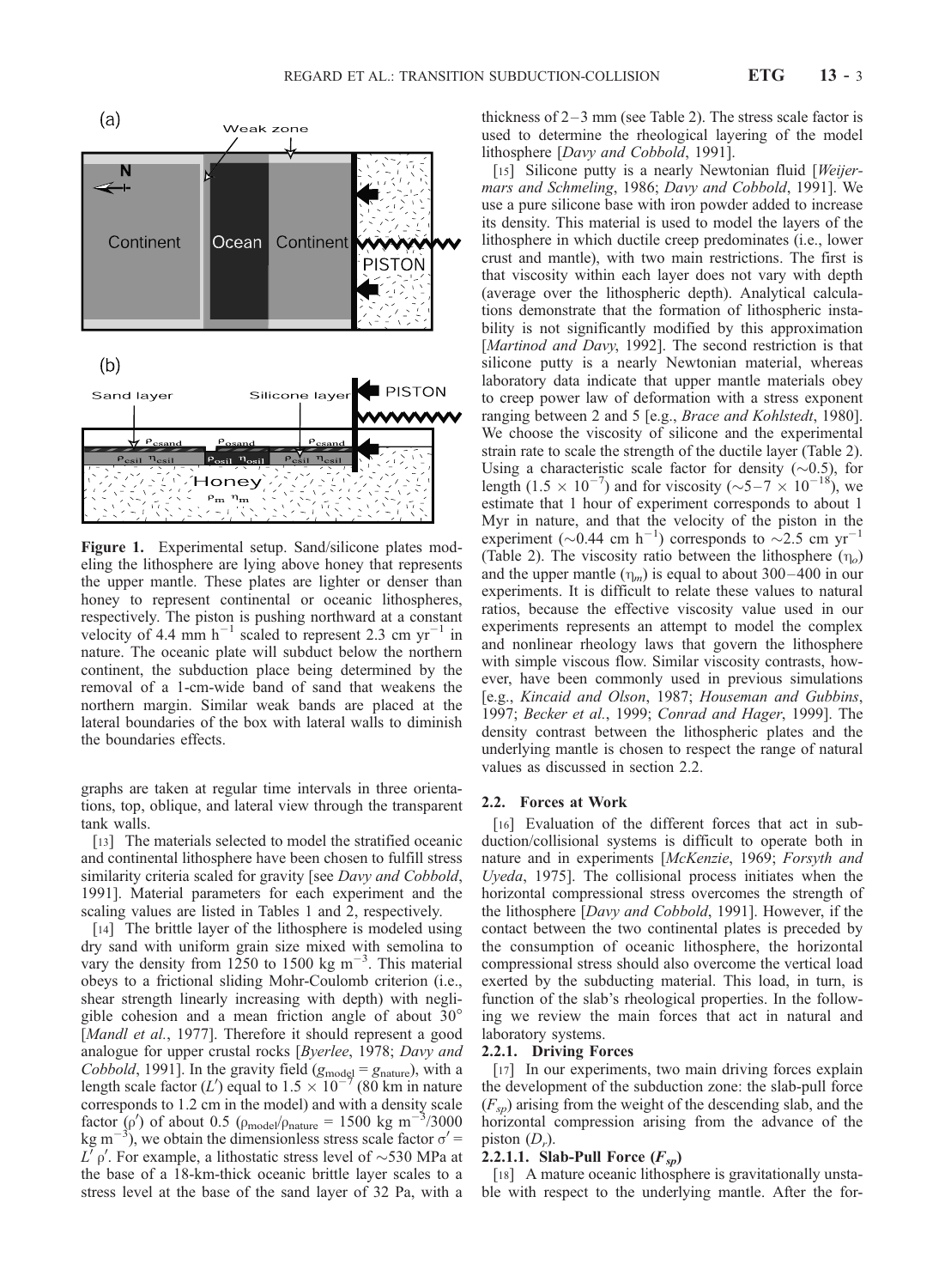|                                           | Experiment           |                      |                         |                      |                      |                      |                      |                      |
|-------------------------------------------|----------------------|----------------------|-------------------------|----------------------|----------------------|----------------------|----------------------|----------------------|
|                                           | $1^{\mathrm{a}}$     | $\overline{2}$       | 3                       | $\overline{4}$       | 5                    | 6 <sup>a</sup>       | $7^{\rm a}$          | 8                    |
|                                           |                      |                      | Thickness, $10^{-3}$ m  |                      |                      |                      |                      |                      |
| Silicon layers $Hsil$                     | 9                    | 9                    | 9                       | 9                    | 9                    | 9                    | 14 <sup>a</sup>      | 9                    |
| Sand layers $H_{\text{sand}}$             | 3                    | 3                    | 3                       | 3                    | $1 - 1.5^{\rm a}$    | 3                    | $5^{\mathrm{a}}$     | $1.5 - 2^a$          |
| Honey $H_m$                               | 99                   | 100                  | $166^a$                 | 183                  | 180                  | 168                  | 168                  | 180                  |
|                                           |                      |                      | Length, $10^{-3}$ m     |                      |                      |                      |                      |                      |
| Southern continent $L_{cs}$               | 200                  | 200                  | 240                     | 200                  | 205                  | 200                  | 230                  | 230                  |
| Ocean $L_{\alpha}$                        | 70                   | 70                   | 70                      | 30 <sup>a</sup>      | 100                  | 70                   | 50                   | 70                   |
| Northern continent $L_{cn}$               | 230                  | 230                  | 190                     | 190                  | 200                  | 230                  | 220                  | 200                  |
|                                           |                      |                      | Viscosity, Pa s         |                      |                      |                      |                      |                      |
| Oceanic silicone $\eta$ <sub>o</sub>      | $1.8 \times 10^{5}$  | $1.6 \times 10^{5}$  | $1.5 \times 10^{5}$     | $1.5 \times 10^{5}$  | $1.6 \times 10^{5}$  | $1.8 \times 10^{5}$  | $1.8 \times 10^{5}$  | $1.6 \times 10^{5}$  |
| Continental silicone $\eta_c$             | $1.4 \times 10^{5}$  | $1.4 \times 10^{5}$  | $1.0 \times 10^{5}$     | $1.0 \times 10^{5}$  | $1.0\,\times\,10^5$  | $1.4 \times 10^{5}$  | $1.4 \times 10^{5}$  | $2.3 \times 10^{5}$  |
| Honey $\eta_m$                            | $4.6 \times 10^{2}$  | $4.6 \times 10^{2}$  | $4.6 \times 10^{2}$     | $4.6 \times 10^{2}$  | $4.6 \times 10^{2}$  | $4.6 \times 10^{2}$  | $4.6 \times 10^{2}$  | $4.6 \times 10^{2}$  |
|                                           |                      |                      | Density, $kg \, m^{-3}$ |                      |                      |                      |                      |                      |
| Oceanic silicone $\rho_{\text{osil}}$     | 1480                 | $1454^{\rm a}$       | 1465                    | 1465                 | 1476                 | 1470                 | 1480                 | 1476                 |
| Oceanic sand $\rho_{\text{osand}}$        | 1500                 | 1500                 | 1500                    | 1500                 | 1500                 | 1500                 | 1500                 | 1500                 |
| Continental silicone $\rho_{\text{csil}}$ | 1324                 | 1324                 | 1296                    | 1348                 | 1348                 | 1304                 | 1310                 | 1348                 |
| Continental sand $\rho_{\text{csand}}$    | 1300                 | 1300                 | 1300                    | 1300                 | 1500                 | 1250                 | 1250                 | 1300                 |
|                                           | 1425                 | 1425                 | 1425                    | 1425                 | 1425                 | 1425                 | 1425                 | 1425                 |
| Honey $\rho_m$                            |                      |                      |                         |                      |                      |                      |                      |                      |
| Time                                      |                      |                      |                         |                      |                      |                      |                      |                      |
| Piston velocity u, m s <sup>-1</sup>      | $1.2 \times 10^{-6}$ | $1.2 \times 10^{-6}$ | $1.2\,\times\,10^{-6}$  | $1.2 \times 10^{-6}$ | $1.2 \times 10^{-6}$ | $1.2 \times 10^{-6}$ | $1.2 \times 10^{-6}$ | $1.2 \times 10^{-6}$ |
| Total duration, hours                     | 68.5                 | 50.5                 | 50.9                    | 69                   | 53                   | 71.5                 | 67                   | 70                   |
|                                           |                      |                      | Dimensionless Numbers   |                      |                      |                      |                      |                      |
| $F_1$                                     | 0.98                 | 0.68                 | 0.86                    | 0.37                 | 1.94                 | 0.85                 | 0.53                 | 1.24                 |
| F <sub>2</sub>                            | 2.34                 | 1.76                 | 4.01                    | 4.35                 | 4.33                 | 3.45                 | 6.19                 | 4.42                 |
|                                           |                      |                      | Results                 |                      |                      |                      |                      |                      |
| Amount of continental subduction, mm      | 60                   | >68                  | 28                      | 43                   | 15                   | 40                   | 12                   | 18                   |
| Equivalent in nature, km                  | 400                  | 450                  | 190                     | 290                  | 100                  | 270                  | 50                   | 120                  |
| Ocean closure time, hours                 | 30                   | 30                   | 25                      | 16                   | 31                   | 33                   | 12                   | 24                   |
| Bottom-slab interaction, hours            | 26                   | 35                   | 23                      | 32                   | 11/28                | 18                   | 17                   | 21                   |
| Collision time, hours                     | 52                   | >55                  | 34                      | 30                   | 37                   | 46                   | 16                   | 30                   |

|  |  |  |  |  |  | <b>Table 1.</b> Physical Parameters and Some Results of Experiments |
|--|--|--|--|--|--|---------------------------------------------------------------------|
|--|--|--|--|--|--|---------------------------------------------------------------------|

<sup>a</sup>Parameters that differ significantly from the previous experiments.

mation of an initial instability, the density contrast between the oceanic lithosphere and the mantle becomes the main engine of subduction [McKenzie, 1977]. The pulling force  $F_{\rm sp}$  that results from the negative buoyancy of the oceanic slab is proportional to the density contrast  $\Delta \rho_{\alpha-m}$  between lithosphere  $(\rho_o)$  and mantle  $(\rho_m)$ , to gravity (g), and to the depth  $(z)$  and thickness  $(H)$  of the slab. The density contrast is not constant but depends on the age of the oceanic lithosphere and on the phase changes that occur within the slab during subduction [e.g., Vlaar and Wortel, 1976; Turcotte and Schubert, 1982; Bina, 1996, 1997; Marton et al., 1999; Schmeling et al., 1999].

[19] In the experiments, thermal buoyancy of the oceanic lithosphere is simulated by imposing a density contrast  $\Delta\rho_{o-m}$  between the oceanic lithosphere and the underlying mantle ranging from 40 to 60 kg  $m^{-3}$  (Table 1). We neglect the role of endothermic phase changes at the transition zone.

[20] The maximum slab-pull force depends on the initial length of oceanic plate, that is varied in our experiments from an equivalent of 200 to 700 km, and on the depth of the high-viscosity lower mantle, that is varied from 660 km to 1100 km, covering a large number of examples of tomographic images of subducting slabs [e.g., Karason and van der Hilst, 2000].  $F_{sp}$  increases with the length of the slab and reaches an equivalent of roughly  $4 \times 10^{13}$  N  $m^{-1}$  for a 660-km-long slab, consistent with other estimates

[McKenzie, 1977; Davis, 1980; Turcotte and Schubert, 1982].

[21] The entrance at trench of continental material results in a variation of the force equilibrium. In particular, we expect a decrease in the negative buoyancy of the system due to the subduction of buoyant continental lithosphere. In natural systems, the continental lithosphere can be either negatively or positively buoyant depending on crustal thickness [Cloos, 1993; Ranalli, 2000]. A reference continental lithosphere, however, is less dense than the mantle by about 50 to 100 kg  $m^{-3}$ . In the experiments, the continental lithosphere is less dense than the mantle by about 100 kg m<sup> $-3$ </sup>.

[22] As discussed above, we do not explore mineralogical phase changes during subduction, which may result in a strong increase of the continental density and facilitate continental subduction. The scrape off of crustal buoyant material from the dense mantle lithosphere may also favor the ability of the delaminated continent to subduct [Chemenda et al., 2000], although this possibility is limited to the case of hot lithospheric plates [Ranalli, 2000]. Our experimental setup does not include low-viscosity lower crust and, consequently, does not permit delamination. For these reasons, our results should be considered as lower bound values when estimating the possible amount of continental subduction.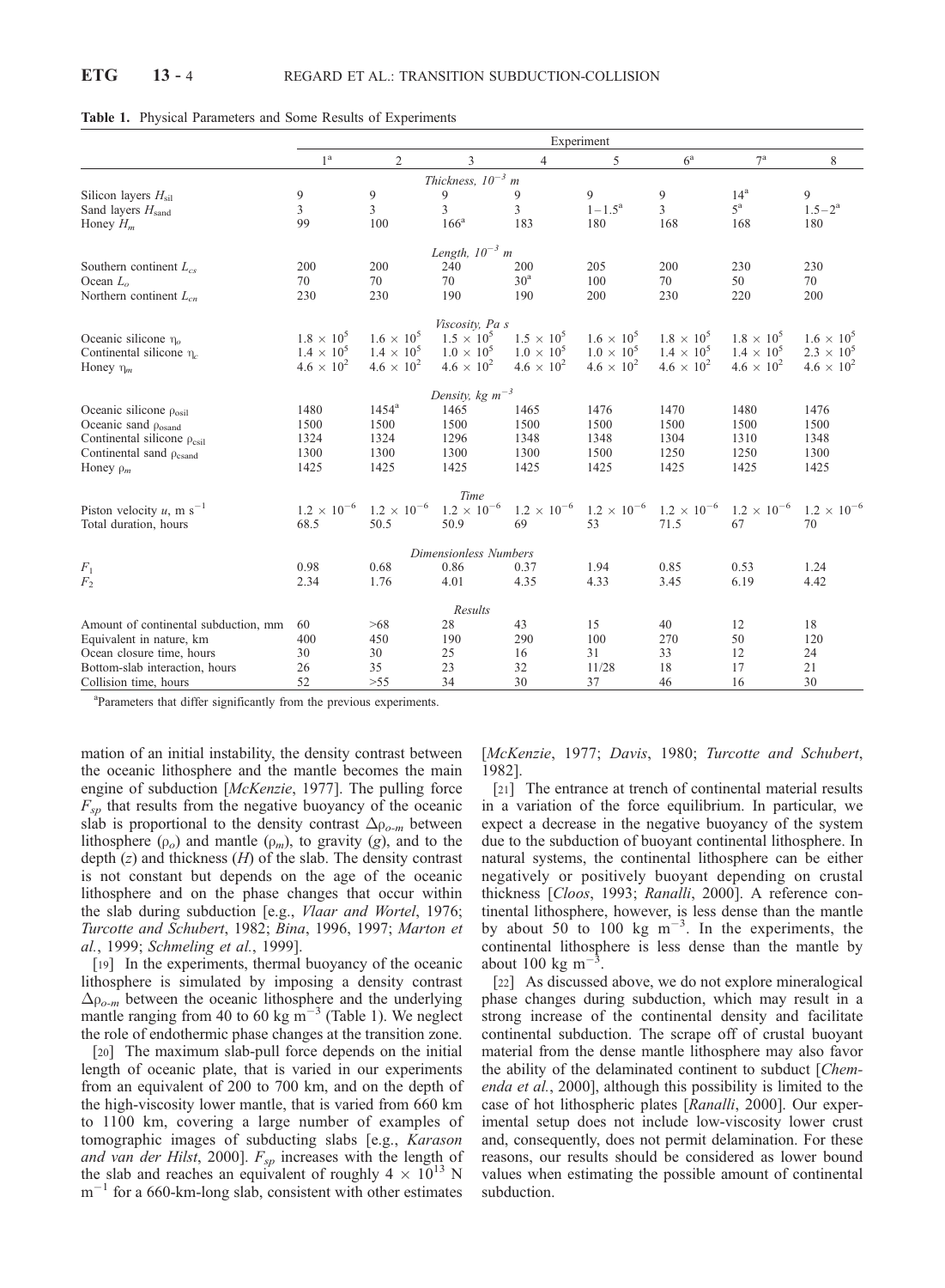

Figure 2.  $(a-c)$  (left) Lateral views and (right) top views of experiment 1. The displacement of the piston is indicated at the right of top views. The strip without sand favors the beginning of subduction at the northern ocean-continent boundary. After 16 hours of experiment, the slab is forming. After 32 hours, it has yet reached the bottom of the box. Collision begins between 48 and 64 hours and is marked by the formation of folds and thrusts. (d) Shortening versus time in experiment 1. We report here the total shortening occurring within the plates, excluding the shortening accommodated at the subduction zone. This intraplate shortening is estimated calculating the variation of the distance between the boundaries of the model and the closest grid lines parallel to the trench. We also indicate the timing of Figures 2a-2c. Oceanic closure marks the beginning of continental subduction. Continental subduction is characterized by low shortening rates, all the advance of the piston being absorbed at trench by the subduction zone. Collision, characterized by the widespread development of folds and thrusts within the continents, starts after 22 hours of continental subduction.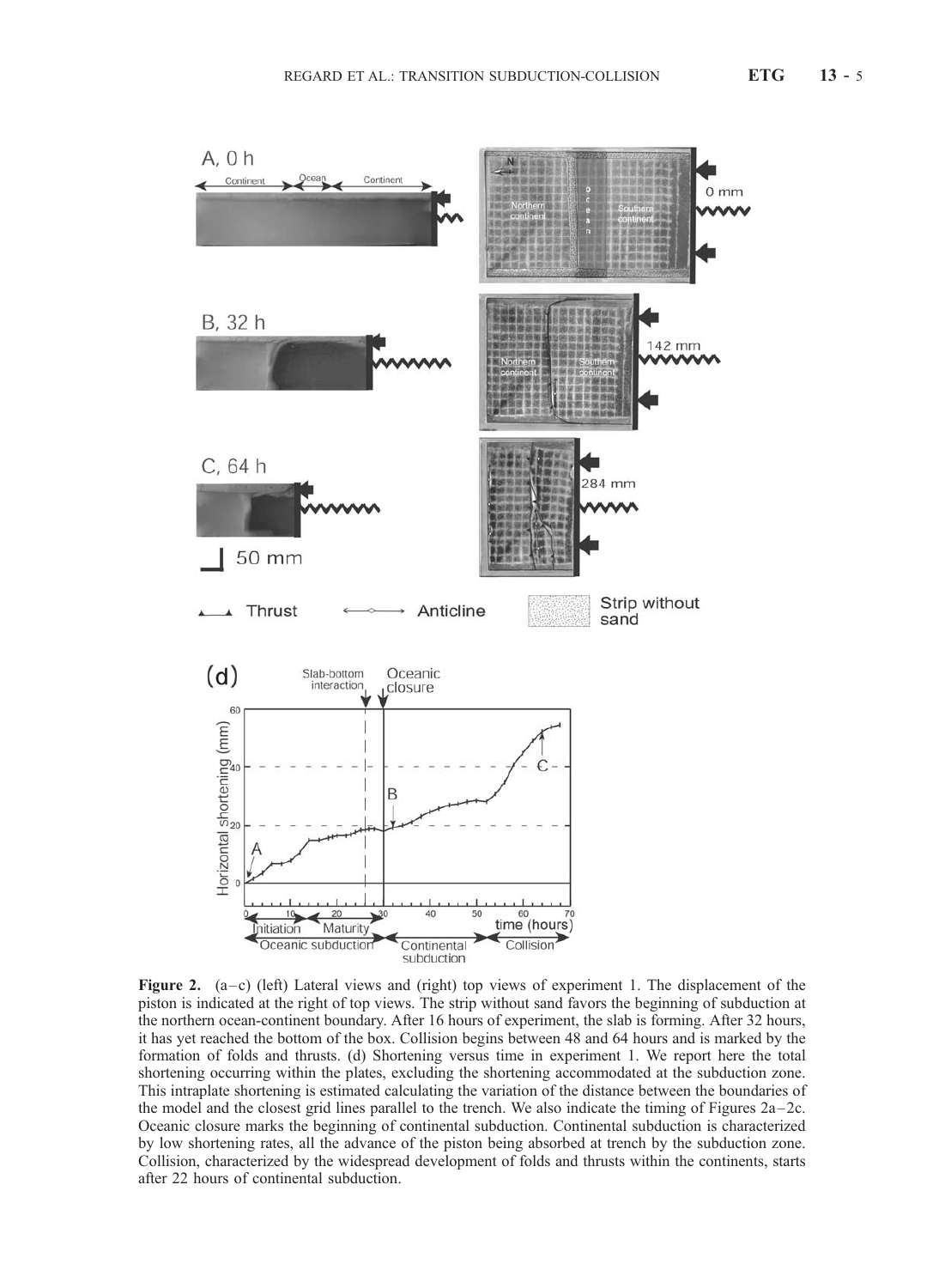|  |  |  |  | Table 2. Scaling of the Physical Parameters of Experiment 1 |  |  |
|--|--|--|--|-------------------------------------------------------------|--|--|
|--|--|--|--|-------------------------------------------------------------|--|--|

| Quantity                                                                | Symbol                    | Nature                                                | Model                                         | Scaling Ratio Model/Nature |
|-------------------------------------------------------------------------|---------------------------|-------------------------------------------------------|-----------------------------------------------|----------------------------|
| Length, m                                                               | L                         |                                                       |                                               |                            |
| Lithosphere thickness                                                   | Н                         | $8.0 \times 10^{4}$                                   | 0.012                                         | $1.5 \times 10^{-7}$       |
| Depth of transition zone                                                | Ζ                         | $6.6 \times 10^{5}$                                   | 0.11                                          | $1.7 \times 10^{-7}$       |
| Gravity, $m s^{-2}$                                                     | g                         | 9.81                                                  | 9.81                                          |                            |
| Density, kg m <sup><math>-3</math></sup>                                | ρ                         |                                                       |                                               |                            |
| Oceanic lithosphere                                                     | $\rho_o$                  | 3370                                                  | 1485                                          | 0.441                      |
| Continental lithosphere                                                 | $\rho_c$                  | 3200                                                  | 1318                                          | 0.412                      |
| Mantle                                                                  | $\rho_m$                  | 3300                                                  | 1425                                          | 0.432                      |
| Density contrast $(\rho_o - \rho_m)$                                    | $\Delta\rho_{o\text{-}m}$ | 70                                                    | 60                                            | 0.857                      |
| Density contrast ( $\rho_c$ - $\rho_m$ )                                | $\Delta\rho_{c-m}$        | $-100$                                                | $-107$                                        | 1.070                      |
| Density ratio                                                           | $\rho_o/\rho_m$           | 1.021                                                 | 1.042                                         |                            |
| Density ratio                                                           | $\rho_c/\rho_m$           | 0.970                                                 | 0.925                                         |                            |
| Viscosity, Pa s                                                         | η                         |                                                       |                                               |                            |
| Ocean                                                                   | $\eta_{o}$                | $2.50 \times 10^{22}$                                 | $1.8 \times 10^{5}$                           | $7.2 \times 10^{-18}$      |
| Continent                                                               | $\eta_c$                  | $2.50 \times 10^{22}$                                 | $1.4 \times 10^{5}$                           | $5.4 \times 10^{-18}$      |
| Mantle                                                                  | $\eta_m$                  | $10^{20}$                                             | $4.6 \times 10^{2}$                           | $4.6 \times 10^{-18}$      |
| Viscosity ratio                                                         | $\eta_o/\eta_m$           | $2.5 \times 10^{2}$                                   | $3.9 \times 10^{2}$                           |                            |
| Viscosity ratio                                                         | $\eta_c/\eta_m$           | $2.5 \times 10^{2}$                                   | $3.0 \times 10^{2}$                           |                            |
| Friction coefficient of brittle layer                                   | μ                         | 0.6                                                   | 0.6                                           |                            |
| Characteristic time, equal to $\eta_o/\sigma_o = \eta_o/\rho_o g l$ , s |                           | $3.4 \times 10^{13} \approx 1$ Myr                    | $3600 = 1$ hour                               | $1.05\,\times\,10^{-10}$   |
| Convergence velocity, m $s^{-1}$                                        | $\mathcal{U}$             | $7.8 \times 10^{-10} \approx 2.5$ cm yr <sup>-1</sup> | $1.2 \times 10^{-6} = 4.4$ mm h <sup>-1</sup> | $1.5 \times 10^{3}$        |

#### 2.2.1.2. Other Driving Forces

[23] The second type of forces  $(D<sub>r</sub>)$  arise from the cooling oceanic lithosphere (ridge push), and from the basal drag acting under the oceanic plate. Published estimates of the ridge push range between  $3$  and  $7 \times 10^{12}$  N m<sup>-1</sup> depending on the cooling models [Parsons and Richter, 1980]. Less precise estimations are available for the basal drag [cf. Forsyth and Uyeda, 1975; Hager and O'Connell, 1981]. Muller and Phillips [1991] consider that basal drag can induce in-plane compressional stress in the order of  $10^{12}$  N  $m^{-1}$  per 1000 km of application. The combined effect of the basal drag and ridge push should be smaller than the slabpull force, except in particular situations, such as during the initiation of subduction.

[24] In the experiments, we simulate compressive forces by using a piston advancing at constant rate. Deformation is driven for about  $2-3$  days, equivalent to geological times of 40– 70 Myr, with an equivalent shortening of 1000 – 2000 km. The rate of shortening corresponds to about 2.5 cm  $yr^{-1}$ .

#### 2.2.2. Forces Resisting Subduction

[25] These forces result mainly from the resistance opposed by the oceanic lithosphere to deform at oceanic trenches, and from the resistance opposed to slab penetration into the mantle.

#### 2.2.2.1.  $R_b$ , Bending Resistance

[26] The force necessary to bend the plate at the trench has been identified in mature stages of subduction as one of the main resisting forces controlling the subduction process [McKenzie, 1977; Houseman and Gubbins, 1997; Becker et al., 1999; Conrad and Hager, 1999]. It is directly proportional to the viscosity of the lithosphere  $(\eta_o)$ , to its velocity  $(u)$  and to the cube of its thickness  $(H)$ , and inversely proportional to the cube of the radius of curvature of the subducting plate (r) [Turcotte and Schubert, 1982; Becker et al., 1999].

#### 2.2.2.2.  $R_f$ , Fault Resistance

[27] Resistance to sliding along the subduction fault  $(R_f)$ is considered as another important parameter. Computations of the shear friction range between 15 and 30 MPa [Zhong and Gurnis, 1994; Tichelaar and Ruff, 1993]. It may

contribute for about 30% of the energy dissipated during subduction [Conrad and Hager, 1999]. Faccenna et al. [1999] estimate this force for a model setup similar to the one we use here.

#### 2.2.2.3.  $R_s$ , Mantle Resistance

[28] Finally, the shear force  $(R_s)$  at the slab-mantle interface is proportional to the mantle viscosity  $(\eta_m)$  and to the subduction velocity  $(u)$ . It increases strongly in the lower mantle, where the viscosity is at least 1 order of magnitude larger than in the upper mantle [Hager, 1984; Gurnis and Hager, 1988; Lambeck et al., 1990; Davies and Richards, 1992; Lithgow-Bertelloni and Richards, 1998]. Since the upper mantle viscosity is 2 orders of magnitude lower than that of the lithosphere in the experiments (Table 1), the resisting force is negligible with respect to that of the bending force [Becker et al., 1999; Conrad and Hager, 1999].

#### 2.2.3. Forces at Work During Subduction and the Deformation of the Slab

[29] This force equilibrium can be greatly modified by the deformation of the slab. Gravitational forces generate deviatoric stresses acting on the subducting slab and promote down-dip extension in the upper part of oceanic slabs, as imaged by focal mechanisms [Isacks and Molnar, 1971; Spence, 1987; Zhou, 1990]. If a slab detaches from lithosphere and sinks into the mantle, the slab-pull force diminishes and this will affect the dynamics of subduction.

[30] There are two possible modes of slab detachment.

[31] 1. Extension forces in the slab eventually result in slab break-off, when they are large enough to overcome the strength of the entire subducting slab [van den Beukel, 1992; Davies and von Blanckenburg, 1995; Yoshioka and Wortel, 1995; Wong A Ton and Wortel, 1997]. Published numerical simulations show that slab detachment is expected to occur following subduction and during the early stages of continental collision.

[32] In our experiments, the strength of the slab is mainly controlled by the thickness of the sand layer, and it can be estimated from the strength envelope of sand. Supposing that an eigenvector of the stress tensor within the slab is perpendicular to the subduction plane and that the corre-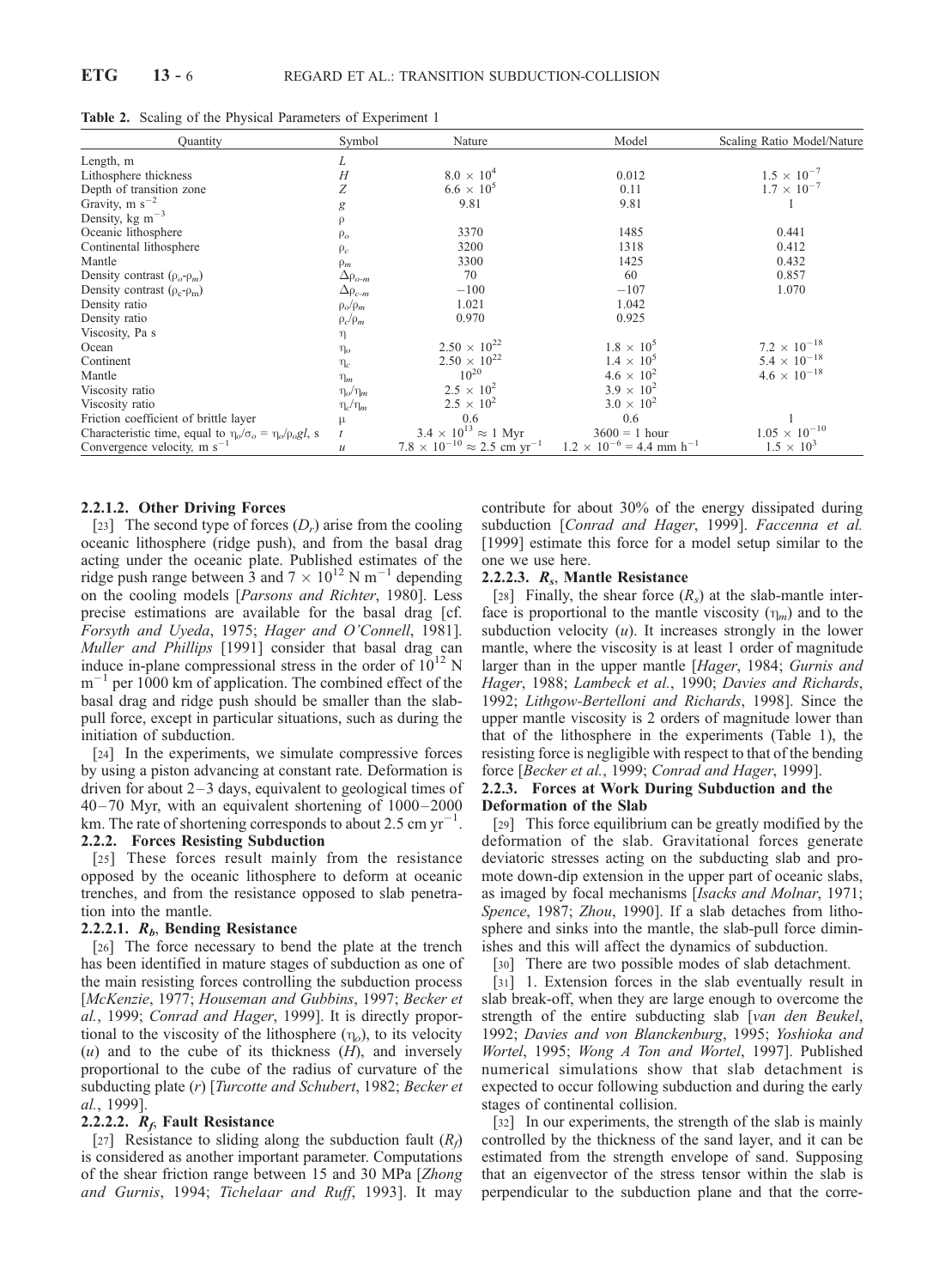sponding eigenvalue is the hydrostatic pressure, then the force necessary to break the sand layer and to achieve slab break-off in our experiments is the integrated stress necessary to overcome Mohr-Coulomb yield stress. This force is proportional to the thickness of the sand layer  $(H_{\text{sand}})$ , to the hydrostatic pressure for the depth at which slab detachment occurs  $(P)$ , and to a parameter  $(\alpha)$  related to the friction coefficient  $\mu$  of the sand  $(\mu = \tan 30^\circ; \alpha = 2\mu/\mu + (1 + \mu^2)^{1/2})$ The mathematical expression for  $\alpha$  is obtained using the Mohr-Coulomb criterion for a cohesionless material. The strength associated to stretching of the silicone layer is  $\eta_{\sigma}$  de/dt H<sub>sil</sub>, where  $\epsilon \eta_{\sigma}$  is the viscosity of the oceanic plate silicone,  $d\varepsilon/dt$  is the applied strain rate and  $H_{\rm sil}$  is the thickness of the silicone layer. Considering that the length of the stretched zone during the slab break-off is roughly equal to the thickness of the slab, we obtain the force necessary to achieve the rupture of the slab  $(F_{\text{rupture}})$ :

$$
F_{\text{rupture}} = \alpha \rho_m \ gHH_{\text{sand}} + \eta_o \ u \ H_{\text{sil}}/H, \tag{1}
$$

where u is the convergence velocity,  $\rho_m$  is the mantle density,  $g$  is the gravity, and  $H$  is the total thickness of the lithosphere  $(H = H_{\text{sand}} + H_{\text{sil}})$ .

[33] The slab-pull force in experiments is controlled by the length of the subducting oceanic plate. The vertical tension in the slab results from the negative buoyancy of the oceanic part of the slab, and from the positive buoyancy of the subducted continent. Its amplitude is limited by the depth of the convective mantle layer or by the length of the oceanic plate if it is smaller than the mantle depth. The maximum tension force  $F_T$  within the slab can be normalized with  $F_{\text{rupture}}$  to define a dimensionless number  $F_1$ . If the initial length of the oceanic plate  $L<sub>o</sub>$  is larger than the depth of the mantle Z, this number is

$$
F_1 = F_T/F_{\text{rupture}} = (\Delta \rho_{o-m} g Z H)/F_{\text{rupture}},\tag{2}
$$

where  $\Delta\rho_{o-m}$  is the density contrast between the oceanic lithosphere and the mantle.

[34] If  $L_0$  is much smaller than Z,  $F_1$  is

$$
F_1 = \left(\Delta \rho_{o-m} \, g \, L_o \, H\right) / F_{\text{rupture}}.\tag{3}
$$

 $F_1$  characterizes the possibility for the slab to break under its own weight.

[35] 2. Gravity forces can also produce deformation in the viscous part of the slab, and generate a Rayleigh-Taylor type gravitational instability [Houseman et al., 1981; Buck and Toksöz, 1983; England and Houseman, 1989; Lenardic and Kaula, 1995; Conrad and Molnar, 1997; Houseman and Molnar, 1997; Molnar et al., 1998; Neil and Houseman, 1999; Pysklywec et al., 2000]. The time necessary to achieve the formation of this instability is controlled by the negative buoyancy and viscosity of the mantle lithosphere, and the wavelength of the instability. In our experiments, we observe the formation of viscous instabilities during subduction. We find that the time necessary to achieve the instability is proportional to  $\eta_o/\Delta\rho_{o-mg}H_{\text{sil}}$ , where  $\eta_o$  is the viscosity of the oceanic plate. We define a second dimensionless number,

$$
F_2 = Z \Delta \rho_{o-m} g H_{\rm sil} / u \eta_o. \tag{4}
$$

 $F<sub>2</sub>$  characterizes the possibility for a viscous instability affecting the oceanic slab to develop before the slab reaches the bottom of the convective layer. If  $F_2$  is large, viscous instabilities should be able to develop during subduction.

[36] The possibility for the oceanic slab to deform during subduction has important consequences on continental subduction, because it may drastically change the slab-pull force. In the following, we present analogue experiments in which both  $F_1$  and  $F_2$  vary.

#### 3. Experimental Results

[37] Experiments have been set up to test the influence of two parameters that we consider important in understanding the initiation of the collisional process. In detail, we test the role (1) of the slab-pull force resulting from the subduction of the oceanic lithosphere and (2) of the strength of the slab. The first parameter has been investigated by varying the density contrast (experiment 2), the length of the oceanic plate (experiment 4), or the thickness of the oceanic lithosphere (experiment 7) (Table 2). The strength of the slab is tested by changing the layering of the oceanic lithosphere, which influences  $F_1$ . Increasing the slab-pull force results in an increase of  $F_1$ , while  $F_2$  varies primarily as a function of the depth of the mantle. Eight experiments have been performed. The complete description of their physical parameters is available in Table 1. In the following, we describe four experiments that we selected because they illustrate the different kind of possible slab evolution, depending of the physical properties of the slab. The other four experiments confirm the interpretations deduced from those descriptions, and they are considered in the final discussion.

#### 3.1. Experiment 1

[38] Experiment 1 has been set up with a convective mantle depth equivalent to 660 km and with a relatively thick (3 mm) sand layer on the oceanic lithosphere. This results in relatively low  $F_2$  and  $F_1$  parameters (Table 1). This setting decreases the possibilities for the slab to deform or break during subduction.

[39] The experimental evolution shows four different stages:

[40] 1. The first stage is initiation of oceanic subduction (Figure 2). During the first 14 hours of experiment, the weak passive margin is inverted with the development of compressional structures that appear also at the box boundaries (Figure 2). Then a slab-like instability grows at depth below the margin, as already described by *Faccenna et al.* [1999]. About 30% of the total shortening is accommodated outside the plate margin, in the intraplate domain (Figure 2). This compressional deformation is mostly localized at the piston-plate border and is possibly related to an initial heterogeneity. This shortening also indicates that, at this moment, the slab-pull force exerted by the instability is still not large enough to overcome the resistance at trench [Faccenna et al., 1999].

[41] 2. The second stage is the development of the slab (Figure 2; 14– 30 hours of experimental run). The length of the slab increases progressively (Figure 2, left). The tip of the slab reaches the bottom of the mantle after 11 cm  $(\sim 26)$ hours) of shortening. During this phase, shortening is mainly accommodated at the trench (Figure 2d) and the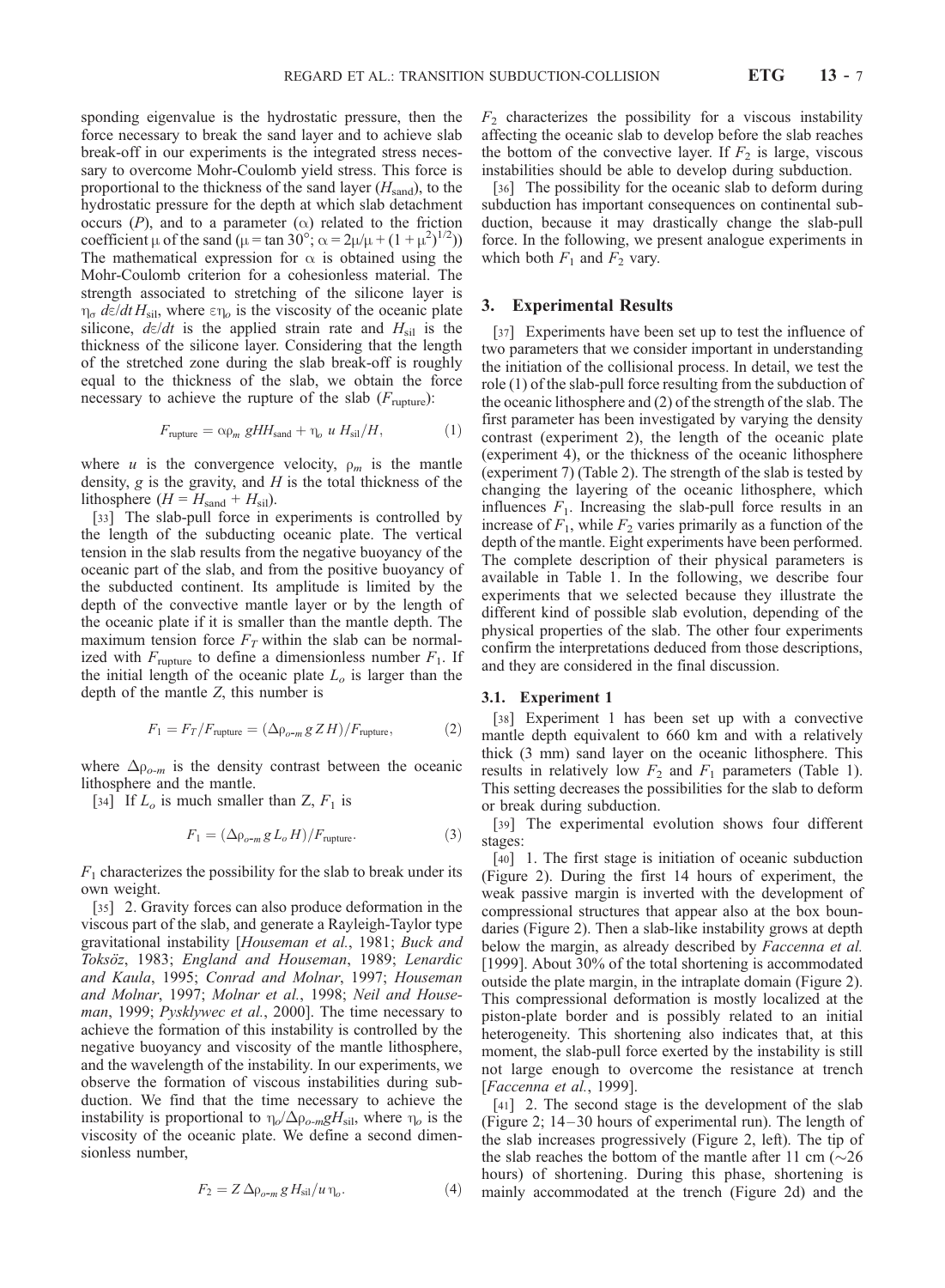average velocity of subduction is similar to the velocity of the piston, indicating that at that time, subduction is mainly driven by the push of the advancing piston and subordinately by the negative buoyancy of the subducted material.

[42] 3. The third stage is the initiation of continental subduction (Figure 2). The oceanic closure is achieved after 30 hours of experiment and is followed by subduction of the continental plate for about 20 hours. We note that the entrance of buoyant continental material at the trench does not produce any shortening on the surface. All the shortening is transmitted into the well developed trench. The average buoyancy of the slab is still negative at this time, because part of the hanging slab is still composed of the previously subducted dense oceanic material. The trench moves toward the north, while the slab preserves its subvertical geometry. The continuation of subduction results in the flattening of the slab at the bottom of the box. As the trench-slab couple moves to the north, the deep flat slab portion rests to the back of the slab. During this period, 90% of the shortening produced by the advancing piston is accommodated at the trench (Figure 2d). Taking into account surface shortening and erosion at the trench of the overriding continental plate, we evaluate that 6 cm of positively buoyant continental material enters at trench. This corresponds to an equivalent of about 400 km of continental subduction (Table 1).

[43] 4. The fourth stage is collision. After 52 hours, the deformation regime changes and compressional structures (folds and thrusts) appear. They develop particularly within the southern continent. Forty-five percent of the shortening produced by the advancing piston is accommodated by these surface compressional structures, some continental material being still pushed into the subduction zone. The sharp decrease in the continental subduction rate and the corresponding increase in surface shortening mark the initiation of collision.

[44] Experiment 2 is set with similar boundary conditions to that of experiment 1, but with a lighter oceanic plate (Table 1). Its evolution is similar, continental subduction being active during more than 22 hours. This suggests that the driving force controlling subduction is mainly produced by the advance of the piston. This experiment has been stopped before the onset of collision.

#### 3.2. Experiment 3

[45] Experiment 3 has been set up to test the role of the depth of the mantle. Indeed, the major difference between this experiment and experiment 2 is the thickness of the mantle layer that has been increased to 18 cm, corresponding to 1100 km in nature (Table 1). Therefore the dimensionless number  $F_2$  is larger, which should favor the genesis of viscous instabilities. In contrast,  $F_1$  does not change significantly (Table 1).

[46] As observed in the previous experiment, the initiation of subduction (between 0 and 14 hours of experiment) is accompanied by the development of compressive structures (Figure 3). The compressional deformation is mostly localized at the weak plate margin and only 10% of the total shortening is distributed outside this area. After 14 hours, the newly formed oceanic slab subducts rather steeply into the mantle at the velocity of the piston (Figure 3). Between 20 and 24 hours, the slab thins in its middle portion. After

about 24 hours, part of the slab flows down to the bottom of the box (Figure 3). We observe that the drip involves only silicone. This viscous drip remains attached to the slab by a thin silicone thread, a morphology typical of the Newtonian behavior of the silicone. The formation of the silicone drip does not result in any immediate change of the surface strain regime. Oceanic subduction pursues while shortening localizes at trench. The volume of the silicone drip (measured at the end of the experiment) is about  $182 \text{ cm}^3$ , corresponding to more than 90% of the initial volume of the oceanic silicone slab.

[47] After 25 hours of experiment, continental material enters the trench and subducts during about 9 hours before horizontal shortening and collision initiates. At that time, taking into account the continental erosion, 28 mm of continental plate has been subducted, which would correspond in nature to 190 km. This value is significantly smaller than that of the previous experiments. The formation of the viscous drip is probably responsible for the smaller amount of subducted continental plate before the onset of collision. As a matter of fact, the removal of dense silicone from the slab significantly decreased the slab-pull force capable to pull down the buoyant continental material.

#### 3.3. Experiment 4

[48] Experiment 4 has been performed to test the influence of the length of the oceanic plate. In this experiment we decrease the length of the oceanic plate by 60% with respect to experiment 3 (Table 1). As a consequence,  $F_1$  is smaller while  $F_2$  has a similar value than in experiment 3. The initial evolution of the experiment is similar to that observed in experiment 3. The closure of the oceanic basin occurs after 16 hours. It is followed by about 14 hours of continental subduction without any compressional surface deformation (Figure 4). After 30– 32 hours of experiment, a viscous instability develops, falls rapidly down to the bottom of the box and removes about 85% of the volume of dense silicone. Soon after, the rate of surface shortening increases sharply and collision starts. This experiment clearly shows the role of the slab-pull force on the initiation of collision. The amount of continental lithosphere that is able to subduct before the initiation of collision depends on the amount of oceanic lithosphere that has been previously subducted. In experiment 4, however, the silicone drip forms after the entrance in the trench of the continent, whereas in the previous experiment 3, it has formed before the onset of continental subduction. Hence we observe that the former subduction of a larger oceanic domain does not necessarily result in the subduction of a larger amount of continental material, because part of the oceanic slab may detach and cause a decrease in the slab-pull force.

#### 3.4. Experiment 5

[49] To test the influence of the strength of the slab, experiment 5 is set by decreasing the oceanic sand layer thickness by about 50% (1.5 mm) with respect to experiment 3. We also increase the length of the oceanic plate by about 40%.  $F_1$  increases significantly with respect to experiment 3, while  $F_2$  remains constant. The reduction of the sand layer's thickness produces a significant weakening of the oceanic plate, which may now deform internally during the initial phases of shortening. To avoid the internal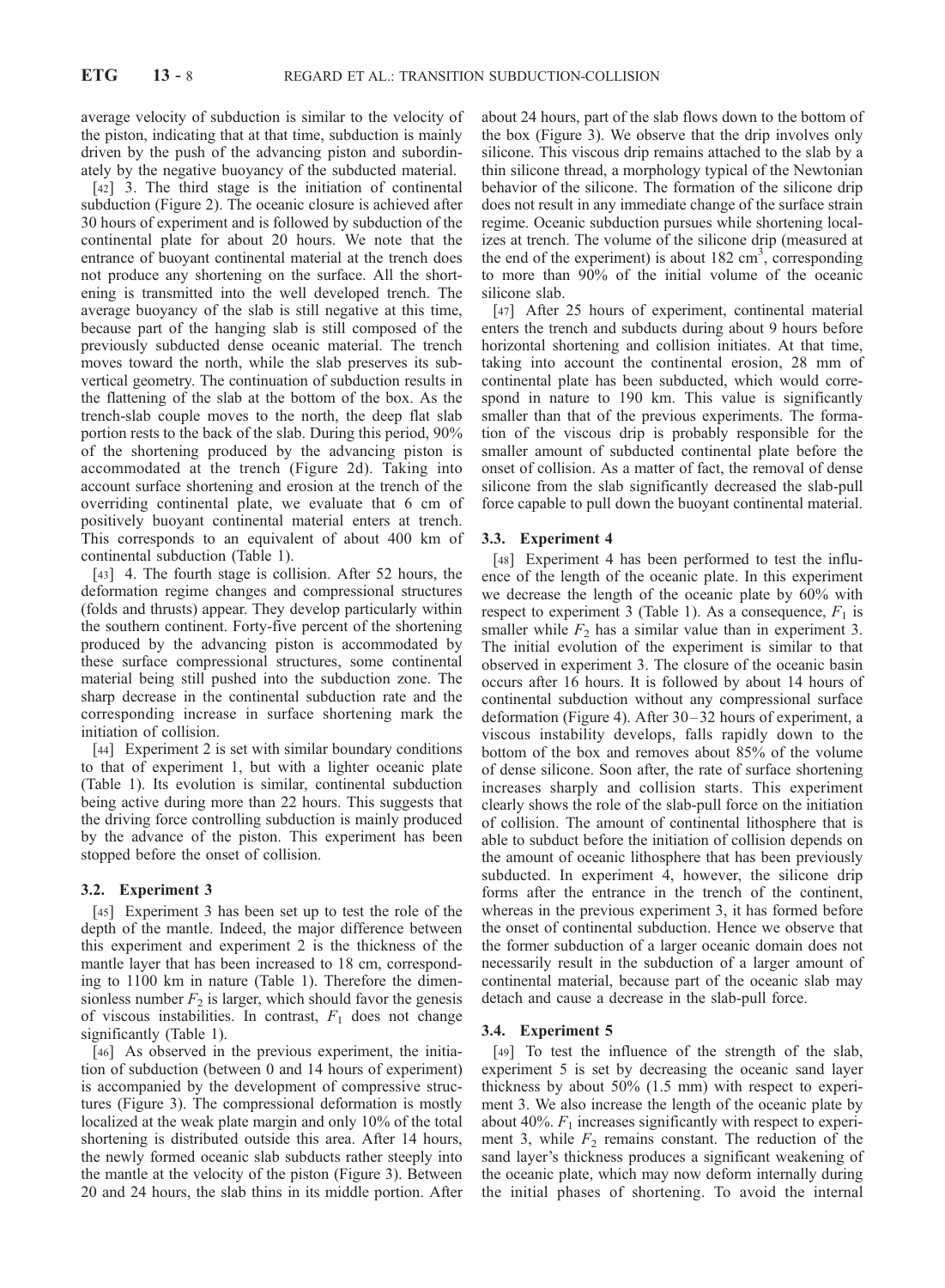

Figure 3. (a-d) (left) Lateral views and (right) top views of experiment 3. See Figure 2 caption for explanations. Oceanic closure is achieved at around 25 of experiment. (e) Shortening versus time in experiment 3. See Figure 2d caption for explanations. The drop of dense silicone occurs at around 23 hours of experiment. In this experiment, continental subduction lasts only 9 hours, significantly less than in the previous ones, because the drop of silicone diminished the slab-pull force exerted by the oceanic slab.

deformation of the plate and to ensure a rapid development of the slab, we initially place a dense silicone strip (0.9 thick and 1.5 cm large) beneath the weak margin, in order to simulate an existing subduction zone. The initial configuration of this experiment reproduces the early stages (4 hours) of subduction of the previous experiments.

[50] After 11 hours, 75% of the shortening localizes at the trench, while the rest is localized immediately in front of the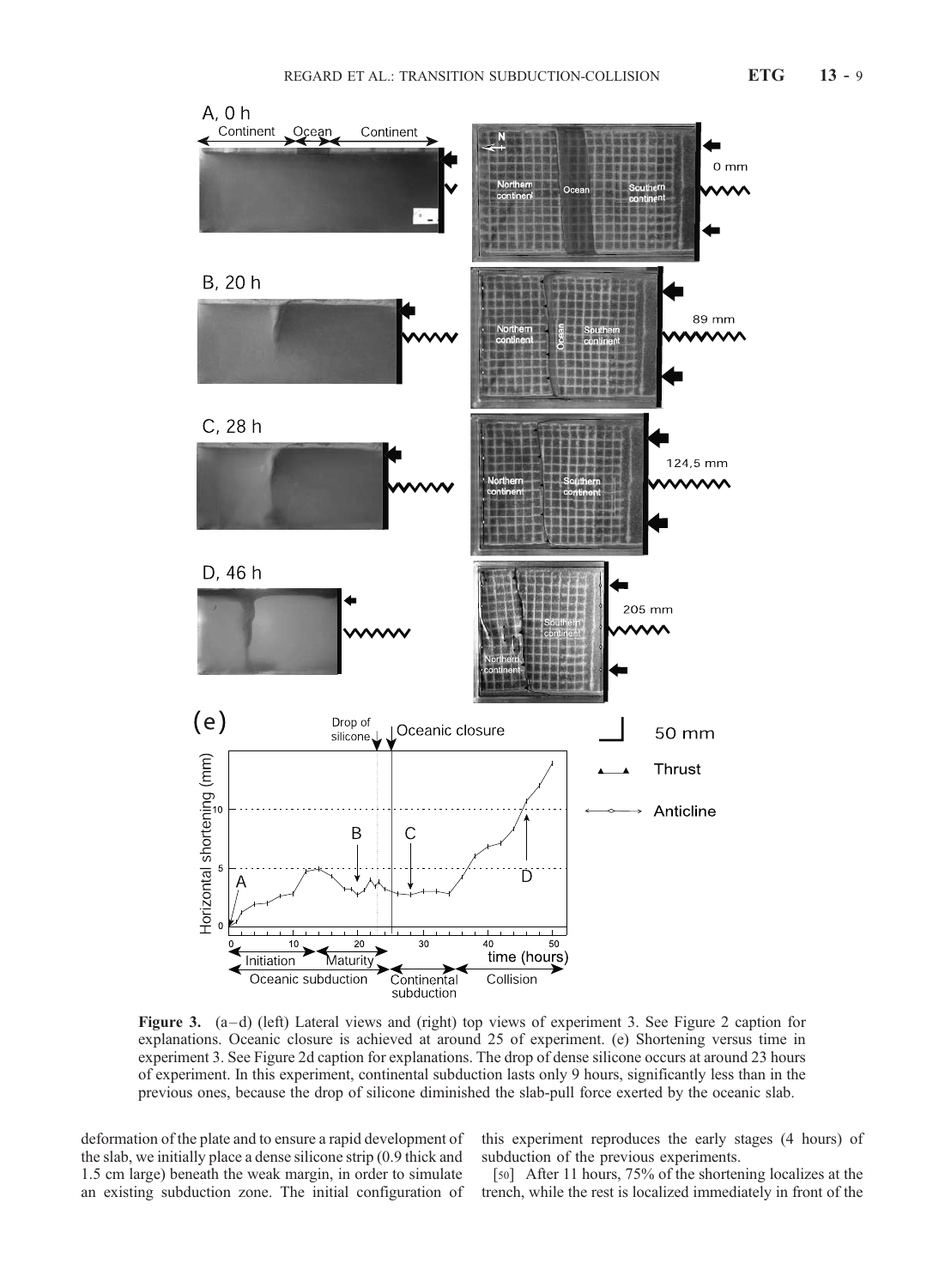

Figure 4. Shortening versus time in experiment 4. Continental subduction lasts 14 hours, and collision initiates when the silicone drip detaches from the slab, which results in an increase of the average slab buoyancy.

piston (Figure 5). A first silicone drip forms at that time. The partitioning of deformation between the trench and the intraplate domains pursues for another 11 hours. After 22 hours of experiment, surface shortening stops and is followed by extension. The extension rate progressively increases with time as a result of the increased amount of subducted material. Taking into account of erosion of the overriding plate, we estimate that during this time interval the trench retreats by about 2 cm. Therefore, between 22 and 35 hours, the velocity of subduction is higher than that of the piston. This effect results from the large slab-pull force with respect to the strength of the lithospheric plate, in comparison to previous experiments.

[51] The continent arrives into the trench after 31 hours. Surface horizontal extension, however, remains active (Figure 5), although at a lower rate. After about 38 hours of experiment, the slab stretches and finally breaks (Figure 5). The rupture is approximately localized at the continentocean margin, separating the heavy (oceanic) lower part from the upper lighter part of the slab. After the break-off, the lower dense slab rapidly sinks down to the bottom of the box, while the attached light upper part of the slab folds and moves back. After the break-off, the surface tectonic regime changes drastically and collision starts. In the later stages of the experiment the continental slab moves upward to finally lie under the overriding continental plate.

[52] This experiment differs from the previous one in that the weak oceanic slab breaks off. This process causes a sudden decrease in the slab-pull force. Only an equivalent length of 100 km of continent has subducted. This amount of continental subduction is much smaller than in the previous experiments, especially in the experiments for which the slab does not drip or detach at depth.

#### 4. Interpretation of Experimental Results

[53] All these experiments share common features of evolution, from the first episodes of deformation to the final stages of continental collision. On the surface, a first

episode of shortening always occurs during the initiation of subduction. In fact, the weaker of the two continental margins becomes active and accommodates most of the shortening imposed by the piston. Nevertheless, some shortening also occurs in the other continental margin and near the piston. This happens until the viscous instability below the northern continental margin adopts the shape of a slab, which occurs after an equivalent amount of  $150-200$ km of subduction. From this moment, the load of the subducted slab is large enough to overcome the resisting forces acting at the newly formed trench, where shortening is transmitted [Faccenna et al., 1999; Becker et al., 1999]. The formation and development of the slab is characterized by a progressive and exponential increase in the rate of subduction, associated with an increase in length of the slab. The average velocity of subduction is similar to the velocity of the piston. Only in experiment 5, the subduction velocity is higher than convergence velocity. In this experiment, indeed, the ratio of the slab-pull force and the strength of the lithospheric plate  $(F_1)$  are larger. As a result, the trench of the slab retreats backward and produces back arc extension.

[54] The closure of the oceanic basin and the entrance into the trench of buoyant continental material never produces an immediate tectonic response on the surface. The steep morphology of the trench is preserved. Surface shortening only occurs after a certain amount of continental subduction. The onset of this shortening episode is defined here as the onset of collision. As the trench locks, its depressed topography disappears, and the advance of the piston is accommodated by a thrust and fold belt that initially localizes near the convergent margin.

[55] The amount of subducted continent before the onset of collision is variable and depends mainly on the maximum slab-pull force attained by the subducted slab. As the piston continues to push the trailing edge of the continental plate into the trench, continental subduction may also pursue when the system is neutrally buoyant. Hence collision effectively starts when the subducting system attains a significant positive buoyancy. It is difficult to give an exact estimate of this value, but we expect that collision initiates when a threshold value of positive buoyancy has been attained. This value should depend on the equilibrium between the buoyancy level in the mantle, the resisting force at the trench and the boundary push. The amount of light continental material needed for the system to attain this threshold positive value depends on the length of the subducted portion of oceanic lithosphere actively pulling down the buoyant continental plate.

[56] We test different configurations by varying the original length of the ocean and the thickness of the mantle and the rheology of the slab. We note that the rheological characteristics of the slab are important, in that they control the possibilities for the slab to deform under its own weight. Particularly, long or weak hanging slabs are likely to deform by viscous removal of their denser parts, with the formation of a Rayleigh-Taylor type instability or by slab break-off. Slab deformation produces a decrease in the slab-pull force, reducing the amount of continental lithosphere that can be subducted before the plates collide. If the slab is strong or/ and the amount of hanging dense material is small, the slab does not deform and remains attached to the continental subducting plate. In this case, the slab-pull force remains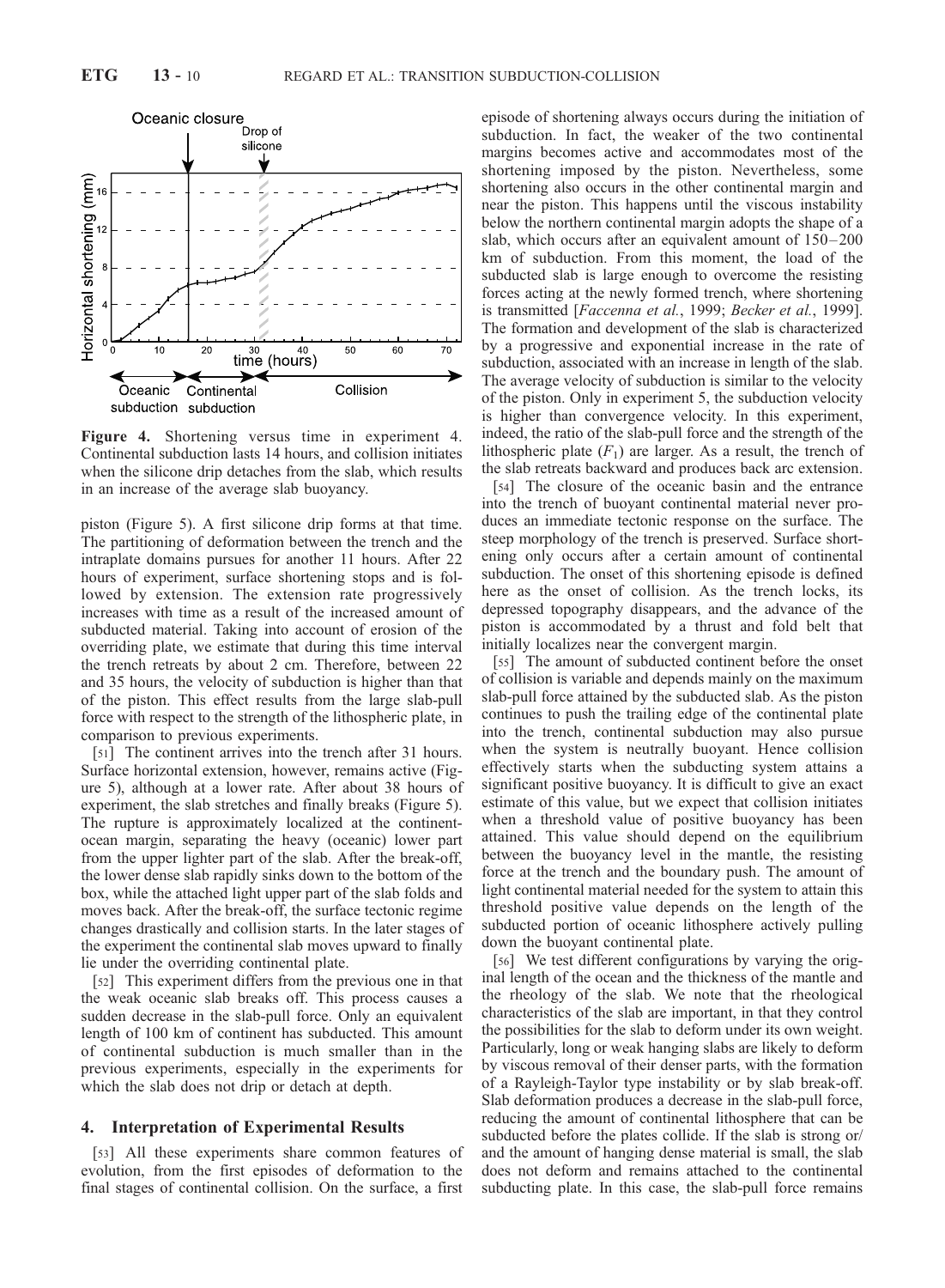

Figure 5.  $(a-f)$  (left) Lateral views, (right) top views, and (g) shortening versus time for experiment 5. See Figure 2 caption for explanations. After 20 hours of experiment, the slab resembles that of experiment 3 after 20 hours (compare Figure 3). The mature stage of oceanic subduction is marked by horizontal extension, horsts and grabens appearing in the northern continent. The oceanic domain closes after 32 hours of experiment and continental subduction is active during 5 hours. Note that the horizontal extension pursues after the beginning of continental subduction. The break-off of the slab, which occurs after 37 hours of experiment, results in the onset of collision, which is marked by the growth of folds and thrust faults reactivating the old extensional structures. Folds can be seen yet at 40 hours even if the former extensional structures are mainly visible at that time.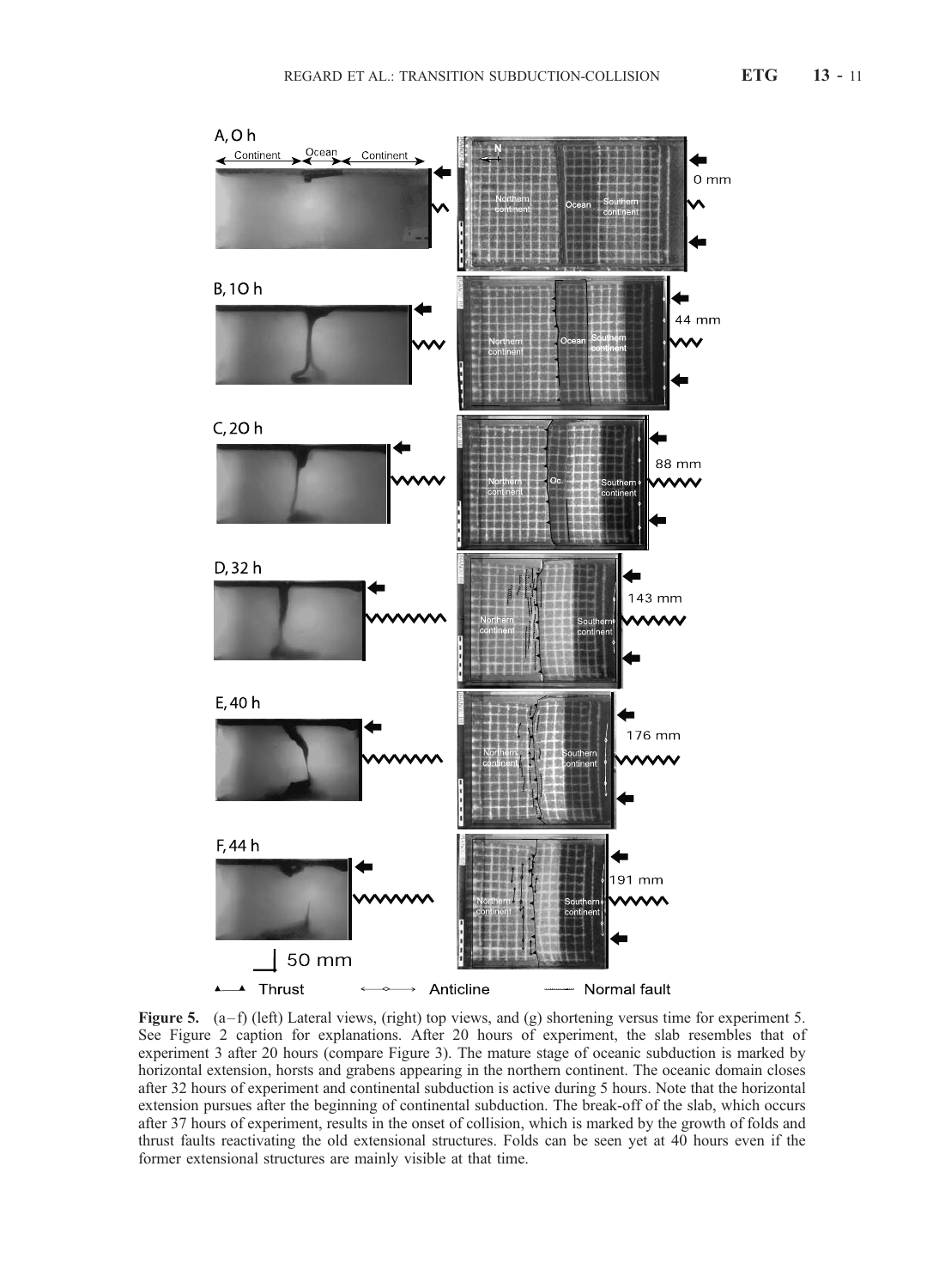

active until a large portion of continental lithosphere has been subducted to compensate the negative buoyancy of the oceanic part of the slab.

[57] Comparison between models 1 and 3 shows that the formation of a viscous instability is favored if mantle circulation is open at a depth larger than 660 km. This derives from the imposed rheology of the slab. Newtonian deformation, in fact, produces deformation that is more diffuse than non-Newtonian rheologies. Hence the thinned portion of the slab is quite large and the tip of the slab may arrive to the box bottom boundary before the slab has stretched enough to lose its continuity.

[58] Figure 6 summarizes the experimental results in terms of the two dimensionless parameters  $F_1$  and  $F_2$ . These parameters characterize the possibility for the slab to break under its own weight (large  $F_1$ ), and the appearance of a viscous instability (large  $F_2$ ). We observe that viscous drips appear in our experiments for  $F_2$  larger than about 3, whereas slab rupture has been observed in experiments where  $F_2$  is larger than 3 and  $F_1$  is larger than about 1. Low  $F_1$  and  $F_2$  values, in contrast, correspond to models in which the slab does not deform significantly. We do not present any experiment characterized by a low  $F_2$  and a high  $F_1$  parameter. Such experiments, however, have been realized by Funiciello et al. [2001], although with somewhat different boundary conditions (see below). In such experiments, the slab does not deform much, although the high  $F_1$ parameter shows that the slab-pull force could theoretically achieve slab rupture. As a matter of fact, the  $F<sub>2</sub>$  parameter being too small, the viscosity of the slab delays the deformation of the slab, and the lithospheric plate reaches the bottom of the box before the slab has been significantly stretched.

[59] We observe that the episode of continental subduction, that begins with the closure of the oceanic domain and that ends with the onset of collision, may last between 4 and 22 hours, equivalent to an interval of time ranging from 4 to 22 Myr (Table 2 and Figure 6). The corresponding equivalent length of continental subduction ranges from 50 to 450 km. The larger  $F_1$  and  $F_2$ , the smaller the amount of continental subduction. When  $F_2$  is large, instabilities that result from the removal of dense viscous parts of the slab



**Figure 6.** (a)  $F_1$  and  $F_2$  dimensionless parameters for the set of experiments described in this paper. Circles mark experiments in which neither viscous drip nor break-off occurred (small  $F_1$  and  $F_2$ parameters), diamonds mark experiments with viscous drip but without any break-off (large  $F_2$  and small  $F_1$ ), and squares mark experiments with break-off (large  $F_1$  parameter). Three domains have been highlighted. Low  $F_2$  characterizes experiments without deformation. High  $F_2$  characterizes experiments showing slab deformation: high  $F_1$ /high  $F_2$ , break off occurs; low  $F_1$ /high  $F_2$ , drip development only. The equivalent length in km of subducted continental lithosphere before the onset of collision is indicated near the corresponding symbols. Both viscous drips and slab break-off decrease the slab-pull force and diminish the amount of continental subduction. (b) Same as Figure 6a for the experiments described by F, Funiciello et al. [2001], and P, Pysklywec et al. [2000].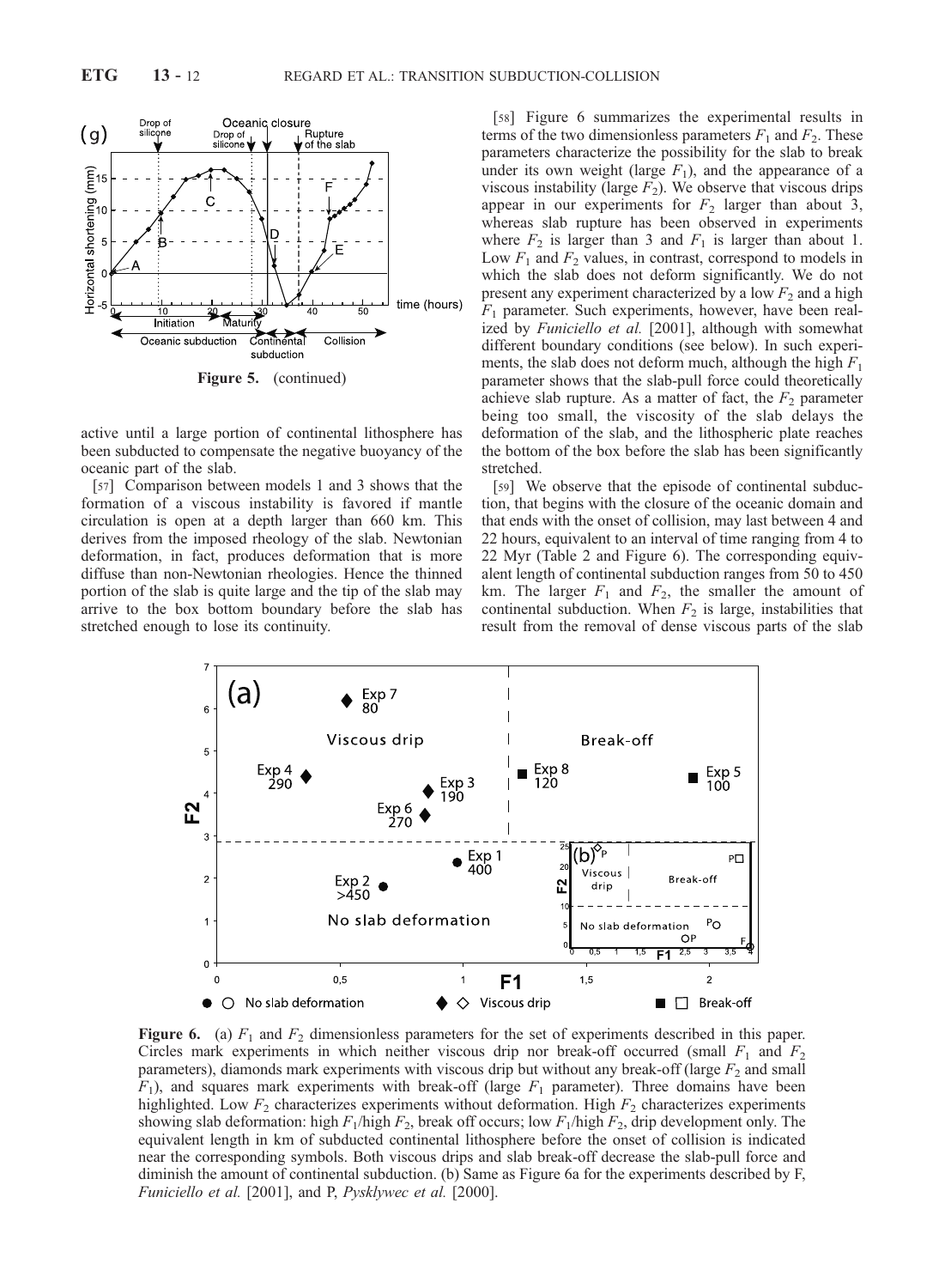decrease the slab-pull force, reducing the amount of subducted continental material before the onset of collision. When  $F_1$  is large, the entire slab may break under its own weight, resulting in a more dramatic decrease of the slabpull force and favoring the onset of collision.

#### 5. Discussion: Comparison With Previous Models and Natural System

[60] Analytical and numerical models based on buoyancy equilibrium calculations show that hundreds of km of continental lithosphere may subduct into the mantle [Cloos, 1993; Ranalli, 2000; Ranalli et al., 2000]. Our experiments confirm these predictions but underline that a correct estimation of the possible amount of continental subduction should take into account the possibility for the slab to deform at depth, which requires a more complicated study than a simple buoyancy analysis. In fact, we observe that under the action of an external push related to the ridge or to plate reorganization, the continent can subduct into the mantle even if the subduction system is neutrally buoyant.

[61] Funiciello et al. [2001] show laboratory experiments of continental subduction following oceanic subduction with similar materials than those used here. In these experiments, the lithosphere/slab system is constituted by a thin viscous silicone sheet and the strength at the subduction fault is supposed to be low as the system does not include an upper plate. Funiciello et al. [2001] experiments are characterized by a low  $F_2$  dimensionless parameter, since the velocity of convergence is high, and by a large  $F_1$ , since the brittle layer is not present. Because of the low  $F_2$ parameter, the slab does not deform significantly during subduction. Funiciello et al.'s [2001] experiments show that a large amount of continental material can subduct if an external push is applied to the trailing edge of the plate. Comparison with our experiments underlines that the role of the resistance of the subduction fault is fundamental in generating the appropriate necessary conditions for collision.

[62] Chemenda et al. [1995, 1996, 2000] and Pysklywec et al. [2000] present models that reproduce a continental subduction. Chemenda et al. [1995, 1996, 2000] build up laboratory experiments that assume a plastic rheology for the lithosphere/slab system, while Pysklywec et al. [2000] use finite element calculations to study the subduction of a viscoplastic continental lithosphere underlain by a viscous mantle. Their initial boundary conditions, however, are similar. In both sets of experiments, the two continental plates are initially in contact, separated by a weak zone that absorbs the imposed shortening. Both of these sets of experiments differ from the experiments presented here, especially because their rheological profile (a weak lower crust in Chemenda et al.'s [1995, 1996, 2000] experiments, a continental crust much weaker than the mantle in Pysklywec et al.'s [2000] calculations) facilitates the delamination of the upper crust from the lithospheric mantle, that can readily subduct into the upper mantle.

[63] In *Pysklywec et al.*'s [2000] experiments, the continental crust is entirely accreted above the mantle fault and does not enter at depth. Then, the mantle thrust fault results in the formation of a dense negatively buoyant mantle slab that sinks into the convective mantle. It is interesting to

observe that Pysklywec et al. [2000] obtain for some of their numerical experiments the formation of viscous drips and/or break-off of the subducted mantle. The shape and evolution of these viscous drips are similar to what occurs in our experiments. We calculated the  $F_1$  and  $F_2$  dimensionless numbers of these numerical experiments and placed the corresponding points in Figure 6b.  $F_1$  and  $F_2$  parameters give also a good description of the behavior of these numerical experiments: Viscous drips form in experiments characterized by high values of  $F_2$ , and both viscous drip and slab break-off occurs for high  $F_1$  and  $F_2$  experiments. On the contrary, the slab preserves its continuity when  $F_2$  is small. The critical  $F_2$  value over which viscous drips form, however, is larger in *Pysklywec et al.*'s [2000] calculations with respect to our experiments (Figure 6). This discrepancy may result from the different initial boundary conditions (for instance, the 10 mm large weak zone without sand that is initially present in our experiments at the future active margin facilitates the rapid formation of a viscous drip), or from the different asthenosphere viscosity (the asthenosphere is relatively more viscous in Pysklywec et al.'s [2000] calculations, which may delay the formation of the drip).

[64] Chemenda et al.'s [1995, 1996, 2000] experiments show that a large amount  $(200-300 \text{ km})$  of subduction of continental lithosphere can indeed occur, if the continental crust delaminates from the lithospheric mantle. They also show that continental slab can break off. However, these experiments cannot be directly compared with our experiments due to the different rheological set up of the model.

[65] The application of our experimental results to natural system is of course limited by the simplifications introduced in our experimental setup and by the elusive knowledge of the dynamics and rheology of subducted lithosphere. However, this study first shows the behavior of convergent margin during continental subduction after the closure of oceanic basin. We find that continental subduction cannot be used as a synonymous of collision. The two processes are different since a continent should subduct at large depths under the pull of the previously subducted ocean, before compressional structures develop near the surface. This could be the case in the northern Apennine, where foredeep analysis reveals that the slab-pull force remained active during continental subduction [Royden, 1993] and where more than  $200-300$  km of continent entered into the trench, pulled by the previously subducted oceanic lithosphere [Faccenna et al., 2001; Ranalli, 2000; Ranalli et al., 2000].

[66] We also find that the deep deformation of the oceanic portion of the slab can be easily obtained in laboratory, limiting the amount of ''subductable'' continental material. Stiff or short oceanic slabs, for example, may favor continental subduction since the subducted portion of ocean maintains its identity, structure and weight. Weak or long oceanic slab, conversely, may drip or break, drastically reducing the amount of subductable continental material. The formation of a viscous drip is possible if the slab can stretch sufficiently to detach from its upper part. Note that our models are built using a Newtonian viscous material. In nature, the viscous mantle acting as a non-Newtonian fluid, deformation is expected to be more localized and viscous drips may occur at faster rates and over a smaller length than in our experiments [Conrad and Molnar, 1997]. This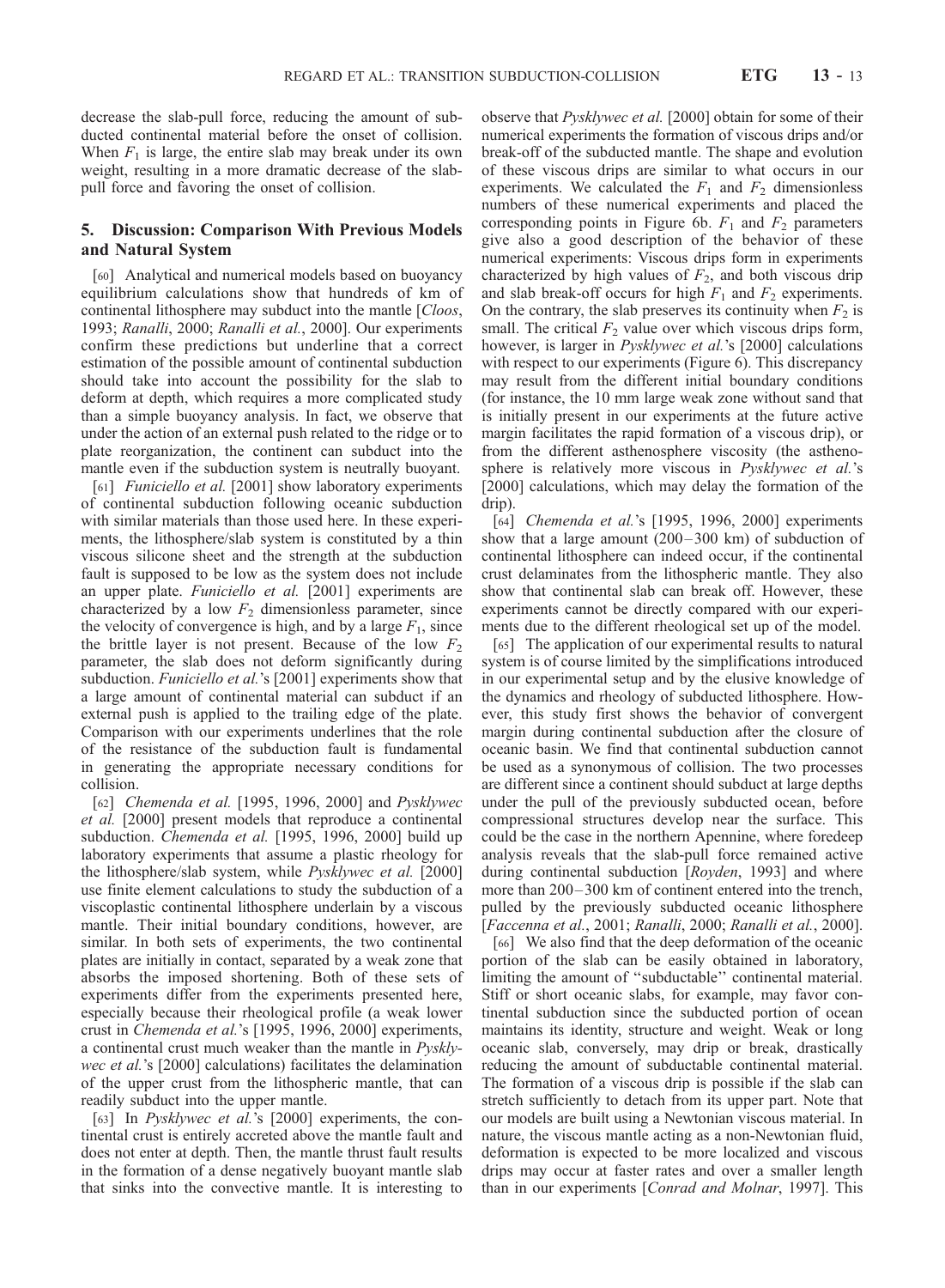enlarges the possibilities to obtain the formation of viscous drips also for the case of a mantle in which circulation is limited by the presence of a 660-km-deep barrier. It is difficult to evidence the occurrence of such a mechanism in natural systems, though from tomographic images one can infer that slabs may deform viscously and leave parts of them to sink freely into the mantle [van der Voo et al., 1999a]. In addition, it is rather well establish that slabs are submitted to in plane tension at intermediate depth, and that the reduction of the thickness of the seismogenic layer should correspond to the stretching and thinning of weak slabs [Tao and O'Connell, 1992].

[67] The other way to deform slabs is to break them entirely. Such a phenomenon may occur at a faster rate, and may abruptly separate the denser ocean from the lighter continent. Slab break-off mechanism has also been simulated numerically [Pysklywec et al., 2000] and has been found to be a possible mechanism given the applied state of stress [Wortel, 1982; van den Beukel, 1992; Wortel and Spakman, 2000]. Slab break-off is often used to explain deformations that occurred for example in the Mediterranean, or in the New Hebrides [Sorel et al., 1988; Sébrier and Soler, 1991; Châtelain et al., 1992; Wortel and Spakman, 2000]. Its occurrence is expected to result in a rapid uplift of the overlying plate due to isostatic rebound. The rupture of the slab also favors the rapid onset of continental collision.

[68] Finally, our experiments suggest that continents may subduct for hundreds of kilometers into the mantle. The largest value we obtain corresponds to 450 km of continental subduction before collision starts. This number is in agreement with previous estimations and explains the observation of UHP rocks buried at depths larger than 25– 30 kbar. However, this number should be considered as a lower bound as we perform our model in the less favorable conditions for continental subduction. We do not explore the possibility that lower crustal material is eclogitized, which drastically increases its density. We also do not consider the possibility to off scrape the crustal light material from the dense mantle. This mechanism permits the long-lasting subduction of the delaminated dense portion of the mantle and may explain the large amounts of Indian continent subducted beneath Asia.

#### 6. Conclusion

[69] We explore the dynamics of continental subduction using laboratory experiments. We test the influence of parameters that we consider important in the evolution from subduction to continental collision: the total length of the subducting oceanic plate, the depth of the convecting mantle, and the lithosphere buoyancy. They play a role in equilibrating the total pull that can be exerted by the subducted slab. We show that the amount of continental subduction also depends on the strength of the slab, because the slab may deform during subduction, which may result in a decrease of the slab-pull force that drives the continental subduction. We define two dimensionless numbers  $F_1$  and  $F<sub>2</sub>$  that characterize the possibility for the slab to deform during subduction.  $F_1$  takes into account the total strength of the slab and characterizes the possibility for the slab to break, while  $F_2$  marks the development of viscous dripping during subduction.

[70] The results of our experiments encompass many possible slab deformation modes and allow description of the collisional process from a dynamically consistent point of view. We show that continental subduction and collision are two different processes. Thus their use as synonymous terms should be avoided. A continent can subduct when pulled by a subducted portion of oceanic plate, with negligible surface shortening outside the trench. We observe that the amount of continent that can enter the trench is ultimately controlled by the buoyancy of the system. Collision occurs, in fact, when the subducting system becomes significantly positively buoyant. Only at that time, the trench locks and a thrust and fold belt accommodates the superficial shortening between both continental plates.

[71] **Acknowledgments.** V. Regard's modeling is part of his Ph.D. thesis collaborative project between the CEREGE (UMR-CNRS 6635) and the Laboratory Experimental Tectonics (University Roma Tre) supported by the French Research Ministry (Action spécifique, Cotutelle de thèse) and the "Galilée" project (Ministère des Affaires Etrangères). This study was developed in the framework of a wide cooperative French-Iranian project, supervised by D. Hatzfeld and M. G. Ashtiany. A portion of the program was set apart for studying the ''modeling of young collision process'', research funding being provided by the program Intérieur de la Terre (INSU-CNRS). We thank R. Pysklywec, S. Zhong, and M. Gerbault for helpful comments on the manuscript.

#### References

- Austrheim, H., Eclogitization of lower crustal granulites by fluid migration through shear zones, Earth Planet. Sci. Lett., 81, 221-232, 1987.
- Austrheim, H., Eclogitization of the deep crust in continent collision zones, C. R. Acad. Sci., Ser II, 319, 761 – 774, 1994.
- Becker, T. W., C. Faccenna, and R. J. O'Connel, The development of slabs in the upper mantle: insights from numerical and laboratory experiments, J. Geophys Res., 104, 15,207 – 15,227, 1999.
- Bina, C. R., Phase transition buoyancy contributions to stresses in subducting lithosphere, Geophys. Res. Lett., 23, 3563 – 3566, 1996.
- Bina, C. R., Patterns of deep seismicity reflect buoyancy stresses due to phase transitions, Geophys. Res. Lett., 24, 3301 – 3304, 1997.
- Brace, W. F., and D. L. Kohlstedt, Limits on lithospheric stress imposed by laboratory experiments, J. Geophys. Res., 85, 6248 – 6252, 1980.
- Buck, W. R., and M. N. Toksöz, Thermal effects of continental collisions: Thickening of a variable viscosity lithosphere, Tectonophysics, 100, 53 – 69, 1983.
- Byerlee, J., Friction of rocks, Pure Appl. Geophys., 116, 615-626, 1978.
- Caby, R., Precambrian coesite from northern Mali: First record and implications for plate tectonics in the trans-Sahara segment of the Pan-African belt, *Eur. J. Mineral.*, 6, 235 – 244, 1994.
- Châtelain, J.-L., P. Molnar, R. Prévot, and B. Isacks, Detachment of part of the downgoing slab and uplift of the new Hebrides (Vanuatu) islands, Geophys. Res. Lett., 19, 1507-1510, 1992.
- Chemenda, A. I., M. Mattauer, J. Malavieille, and A. N. Bokun, A mechanism for syn-collisional deep rock exhumation and associated normal faulting: results from physical modelling, Earth Planet. Sci. Lett., 132,  $225 - 232$ , 1995.
- Chemenda, A. I., M. Mattauer, and A. N. Bokun, Continental subduction and a mechanism for exhumation of high pressure metamorphic rocks: New modelling and field data from Oman, Earth Planet. Sci. Lett., 143, 173 – 182, 1996.
- Chemenda, A. I., J.-P. Burg, and M. Mattauer, Evolutionary model of the Himalaya-Tibet system: Geopoem; based on new modelling, geological and geophysical data, Earth Planet. Sci. Lett., 174, 397-409, 2000.
- Chopin, C., Coesite and pure pyrope in high-grade blueshists of the western Alps: A first record and some consequences, Contrib. Mineral. Petrol., 86, 253 – 274, 1984.
- Cloos, M., Lithospheric buoyancy and collisional orogenesis: Subduction of oceanic plateaus, continental margins, island arcs, spreading ridges and seamounts, Geol. Soc. Am. Bull., 105, 715-737, 1993.
- Conrad, C. P., and B. H. Hager, Effects of plate bending and fault strength at subduction zones on plate dynamics, J. Geophys. Res., 104, 17,551-17,571, 1999.
- Conrad, C. P., and P. Molnar, The growth of Rayleigh-Taylor type instabilities in the lithiosphere for various rheological and density structures, Geophys. J. Int., 129, 95-112, 1997.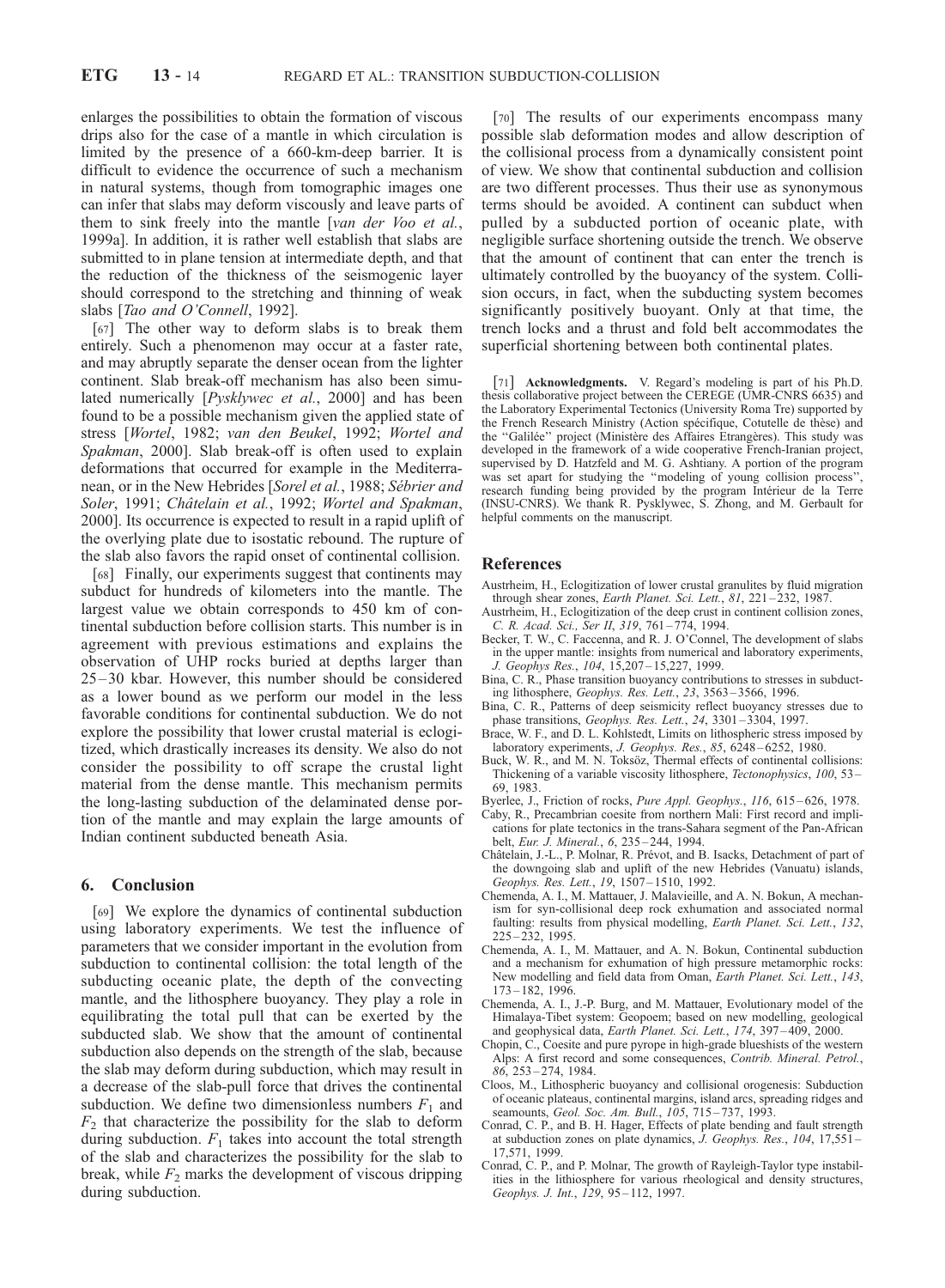Davies, G. F., and M. A. Richards, Mantle convection, J. Geol., 100, 151-206, 1992.

- Davies, J. H., and F. von Blanckenburg, Slab break-off: a model of lithosphere detachment and its test in the magmatism and deformation of collisional orogens, Earth Planet. Sci. Lett., 129, 85-102, 1995.
- Davis, G. F., Mechanics of subducted lithosphere, J. Geophys. Res., 85, 6304 – 6318, 1980.
- Davy, P., and P. R. Cobbold, Indentation tectonics in nature and experiment. 1. Experiments scaled for gravity, Bull. Geol. Inst. Univ. Uppsala, 14,  $129 - 141, 1988.$
- Davy, P., and P. R. Cobbold, Experiments on shortening of a 4-layer model, Tectonophysics, 188, 1-25, 1991.
- Dewey, J. F., P. D. Ryan, and T. B. Andersen, Orogenic uplift and collapse, crustal thickness, fabrics and metamorphic phase changes: The role of eclogites, in Magmatic Processes and Plate Tectonics, edited by H. M. Prichard et al., Geol. Soc. Spec. Publ., 76, 325-343, 1993.
- England, P., and G. A. Houseman, Extension during continental convergence, with application to the Tibetan Plateau, J. Geophys. Res., 94, 17,561 – 17,579, 1989.
- Ernst, W. G., and J. G. Liou, Overview of UHP metamorphism and tectonics in well-studied collisional orogens, in Ultra-High Pressure Metamorphism and Geodynamics in Collision-Type Orogenic Belts, edited by W. G. Ernst and J. G. Liou, pp.  $3-19$ , Geol. Soc. of Am., Boulder, Colo., 2000.
- Faccenna, C., P. Davy, J.-P. Brun, R. Funiciello, D. Giardini, M. Mattei, and T. Nalpas, The dynamics of back-arc extension: An experimental approach to the opening of the Tyrrhenian Sea, Geophys. J. Int., 126, 781 – 795, 1996.
- Faccenna, C., D. Giardini, P. Davy, and A. Argentieri, Initiation of subduction at Atlantic-type margins: Insights from laboratory experiments, J. Geophys. Res., 104, 2749-2766, 1999.
- Faccenna, C., T. W. Becker, F. P. Lucente, L. Jolivet, and F. Rossetti, History of subduction and back-arc extension in the central Mediterranean, Geophys. J. Int., 145, 809 – 820, 2001.
- Forsyth, D., and S. Uyeda, On the relative importance of the driving forces of plate motion, Geophys. J. R. Astron. Soc., 43, 163 – 200, 1975.
- Funiciello, F., C. Faccenna, D. Giardini, and K. Regenauer-Lieb, Dynamics of advancing slabs: Insight from laboratory and numerical experiments, paper presented at 26th General Assembly, Geophys. Soc., Nice, France, 2001.
- Griffiths, R. W., R. I. Hackney, and R. D. van der Hilst, A laboratory investigation of effects of trench migration on the decent of subducted slabs, Earth Planet. Sci. Lett., 133,  $1 - 17$ , 1995.
- Guillou-Frottier, L., J. Buttles, and P. Olson, Laboratory experiments on the structure of subducted lithosphere, Earth Planet. Sci. Lett., 133, 19-34, 1995.
- Gurnis, M., and B. H. Hager, Controls on the structure of subducted slabs, Nature, 335, 317-321, 1988.
- Hager, B. H., Subducted slab and the geoid: Constraints on mantle rheology and flow, J. Geophys. Res., 89, 6003 – 6015, 1984.
- Hager, B. H., and R. J. O'Connell, A simple global model of plate dynamics and mantle convection, J. Geophys. Res., 86, 4843 – 4867, 1981.
- Houseman, G. A., and D. Gubbins, Deformation of subducted oceanic lithosphere, Geophys. J. Int., 131, 535 – 551, 1997.
- Houseman, G. A., and P. Molnar, Gravitational (Rayleigh-Taylor) instability of a layer with non-linear viscosity and convergence thinning of continental lithosphere, Geophys. J. Int., 128, 125-150, 1997.
- Houseman, G. A., D. P. McKenzie, and P. Molnar, Convective instability of a thickened boundary layer and its relevance for the thermal evolution of continental convergent belts, J. Geophys. Res., 86, 6115-6132, 1981.
- Isacks, B., and P. Molnar, Distribution of stresses in the descending lithosphere from a global survey of focal mechanisms solutions of mantle earthquake, Rev. Geophys., 9, 175-193, 1971.
- Karason, H., and R. D. van der Hilst, Constraints on mantle convection from seismic tomography, in The History and Dynamics of Global Plate Motions, Geophys. Monogr. Ser., vol. 121, edited by M. A. Richards, R. G. Gordon, and R. D. van der Hilst, pp. 277 – 288, AGU, Washington, D. C., 2000.
- Katayama, I., C. D. Parkinson, K. Okamoto, Y. Nakajima, and S. Maruyama, Supersilisic clinopyroxene and silica exsolution in UHPM eclogite and pelitic gneiss from the Kokchetav massif, Kazakhstan, Am. Mineral.,  $85(10)$ ,  $1368 - 1374$ , 2000.
- Kincaid, C., and P. Olson, An experimental study of subduction and slab migration, J. Geophys. Res., 92, 13,832 – 13,840, 1987.
- Lambeck, K., P. Johnston, and M. Nakada, Holocene glacial rebound and sea-level change in NW Europe, Geophys. J. Int., 103, 451-468, 1990.
- Lenardic, A., and W. M. Kaula, More thoughts on convergent crustal plateau formation and mantle dynamics with regard to Tibet, J. Geophys. Res., 100, 15,193-15,203, 1995.
- Le Pichon, X., M. Fournier, and L. Jolivet, Kinematics, topography, shortening and extrusion in the India-Eurasia collision, Tectonics, 11, 1085– 1098, 1992.
- Le Pichon, X., P. Henry, and B. Goffé, Uplift of Tibet: From eclogites to granulites-implications for the Andean Plateau and the Variscan Belt, Tectonophysics, 273, 57 – 76, 1997.
- Liou, J. G., B. R. Hacker, and R. Y. Zhang, Ultrahigh-pressure (UHP) metamorphism in the forbidden zone, Science, 287, 1215 – 1216, 2000.
- Lithgow-Bertelloni, C., and M. A. Richards, The dynamics of Cenozoic and Mesozoic plate motions, Rev. Geophys., 36, 27 – 78, 1998.
- Mandl, G., L. N. J. De Jong, and A. Maltha, Shear zones in granular material, *Rock Mech.*, 9, 95–144, 1977.
- Martinod, J., and P. Davy, Periodic instabilities during compression or extension of the lithosphere: 1. Deformation modes from an analytical perturbation method, J. Geophys. Res., 97, 1999 – 2014, 1992.
- Martinod, J., and P. Davy, Periodic instabilities during compression or extension of the lithosphere: 2, Analogue experiments, J. Geophys. Res., 99, 12,057 – 12,069, 1994.
- Marton, F., C. R. Bina, S. Stein, and D. C. Rubie, Effects of slab mineralogy on subduction rates, Geophys. Res. Lett., 26, 119-122, 1999.
- Matte, P., M. Mattauer, J. M. Olivet, and D. A. Griot, Continental subductions beneath Tibet and the Himalayan orogeny: A review, Terra Nova, 9, 264 – 270, 1997.
- McKenzie, D. P., Speculations on the consequences and causes of plate motions, Geophys. J. R. Astron. Soc., 18, 1 – 32, 1969.
- McKenzie, D. P., The initiation of trenches: A finite amplitude instability, in Island Arcs Deep Sea Trenches and Back-Arc Basins, Maurice Ewing Ser., vol. 1, edited by M. Talwani and W. C. Pitman III, pp. 57-61, AGU, Washington, D. C., 1977.
- Molnar, P., G. A. Houseman, and C. P. Conrad, Rayleigh-Taylor-type instability and convective thinning of mechanically thickened lithosphere: Effects of non-linear viscosity decreasing exponentially with depth and horizontal shortening of the layer, Geophys. J. Int., 133, 568 – 584, 1998.
- Muller, S., and R. J. Phillips, On the initiation of subduction, J. Geophys. Res., 96, 651 – 665, 1991.
- Neil, E. A., and G. A. Houseman, Rayleigh-Taylor instability of the upper mantle and its role in intraplate orogeny, Geophys. J. Int., 138, 89-107, 1999.
- Parsons, B., and F. M. Richter, A relation between the driving force and geoid anomaly associated with mid-oceanic ridges, Earth Planet. Sci. Lett., 51, 445-450, 1980.
- Patriat, P., and J. Achache, India-Eurasia collision chronology has implications for crustal shortening and driving mechanism of plates, Nature, 311, 615 – 621, 1984.
- Pubellier, M., and P. R. Cobbold, Analogue models for the transpressional docking of volcanic arcs in the western Pacific, Tectonophysics, 253, 33 – 52, 1996.
- Pysklywec, R. N., C. Beaumont, and P. Fullsack, Modeling the behaviour of the continental mantle lithosphere during plate convergence, Geology,  $28(7)$ , 655-658, 2000.
- Ranalli, G., Rheology and subduction of continental lithosphere, in Crust Mantle Interactions, Proceedings of the International School of Earth and Planetary Sciences, pp. 21-40, Int. Sch. of Earth and Planet. Sci., Siena, Italy, 2000.
- Ranalli, G., and D. C. Murphy, Rheological stratification of the lithosphere, Tectonophysics, 132, 281-296, 1987.
- Ranalli, G., R. Pellegrini, and S. D'Affizi, Time dependance of negative buoyancy and the subduction of continental lithosphere, J. Geodyn., 30, 539 – 555, 2000.
- Royden, L. H., Evolution of retreating subduction boundaries formed during continental collision, Tectonics, 12, 629 – 638, 1993.
- Schmeling, H., R. Monz, and D. C. Rubie, The influence of olivine metastability on the dynamics of subduction., Earth Planet. Sci. Lett., 165, 55-66, 1999.
- Sébrier, M., and P. Soler, Tectonics and magmatism in the Peruvian Andes from late Oligocene time to Present, Spec. Pap. Geol. Soc. Am., 265, 259 – 277, 1991.
- Shemenda, A. I., Horizontal lithosphere compression and subduction: Constraints provided by physical modelling, *J. Geophys. Res.*, 97, 11,097-11,116, 1992.
- Smith, D. C., Coesite in clinopyroxene in the Caledonides and its implication for geodynamics, Nature, 310, 641 – 644, 1984.
- Sorel, D., J. L. Mercier, B. Keraudren, and M. Cushing, Le rôle de la traction de la lithosphère subductée dans l'évolution géodynamique Plio-Pleistocène de l'arc égéen: Mouvement verticaux alternés et variations du régime tectonique, C. R. Acad. Sci., Ser. II, 307, 1981-1986, 1988.
- Spence, W., Slab pull and the seismotectonics of subducting lithosphere, Rev. Geophys., 25, 55-69, 1987.